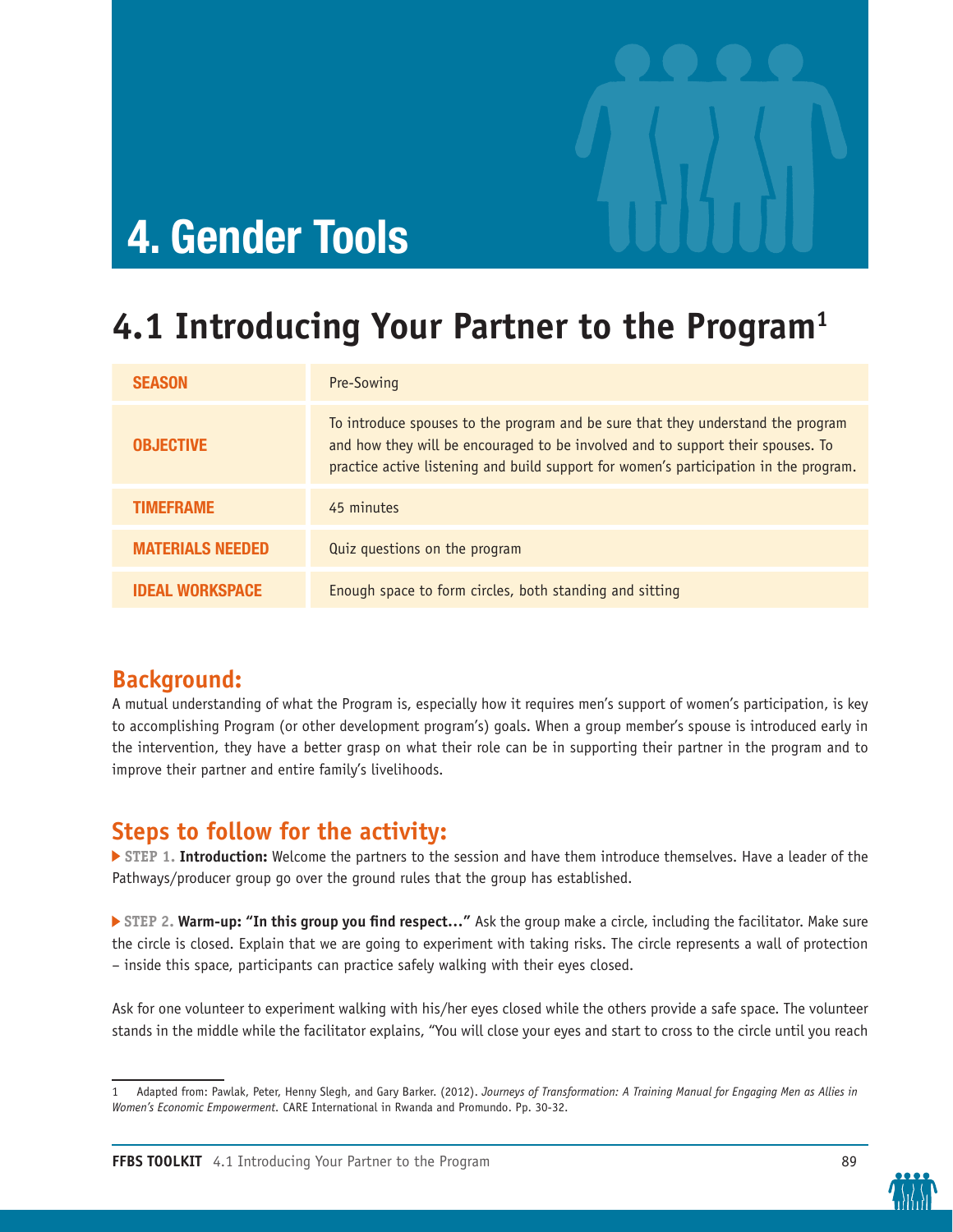one side of the group. The group member will receive you gently and guide you to another person in the circle. The group will take care that you feel safe. You can experiment as long as you like."

*Enforce the rules that no one will laugh or make jokes while the volunteer is experimenting.*

Ask the volunteer:

- How did it feel to be led by others?
- How did others receive you?
- What feelings (anxiety, safety) did you have?

Ask the group:

- How did it feel to be responsible for guiding others? What did we do to create a safe space?
- How does this relate to real life? What things make you feel comfortable discussing with a group?
- What can we do in our Pathways groups to make each other feel comfortable?

Allow several volunteers to experiment for a total of 10 minutes.

End by pointing out we will be taking risks and talking about topics that we don't always share. It's important to create a strong circle of support. All participants have a responsibility to enforce the safety of the circle.

 **STEP 3. Pathways Quiz:** Develop a short quiz, asking several questions about Pathways. Ask for men's answers but allow women to share their knowledge to fill in the information gaps. Questions might include:

- What is Pathways?
- How often do groups meet?
- What is the purpose?
- How long will the project last?
- What are the responsibilities of group members?
- What will members learn?

After explaining the basic program, ask:

• What is the role of men (spouses) in Pathways? How will they be expected to participate?

Collect ideas from participants and enforce the key points for a total of 15 minutes:

- Explain that Pathways participants will be learning agriculture and marketing techniques.
- They will be learning budgeting and bargaining skills that may also be useful to men and to the whole family.
- They will be learning about nutrition and health—information that both fathers and mothers need to make good decisions. Spouses are encouraged to attend all of these sessions.
- In addition to agriculture, nutrition, and marketing skills, Pathways will create a safe circle for men and women to discuss problems and to understand one another's points of view.
- There will be special sessions where spouses are strongly encouraged to attend, so that both spouses benefit from the skills and information.

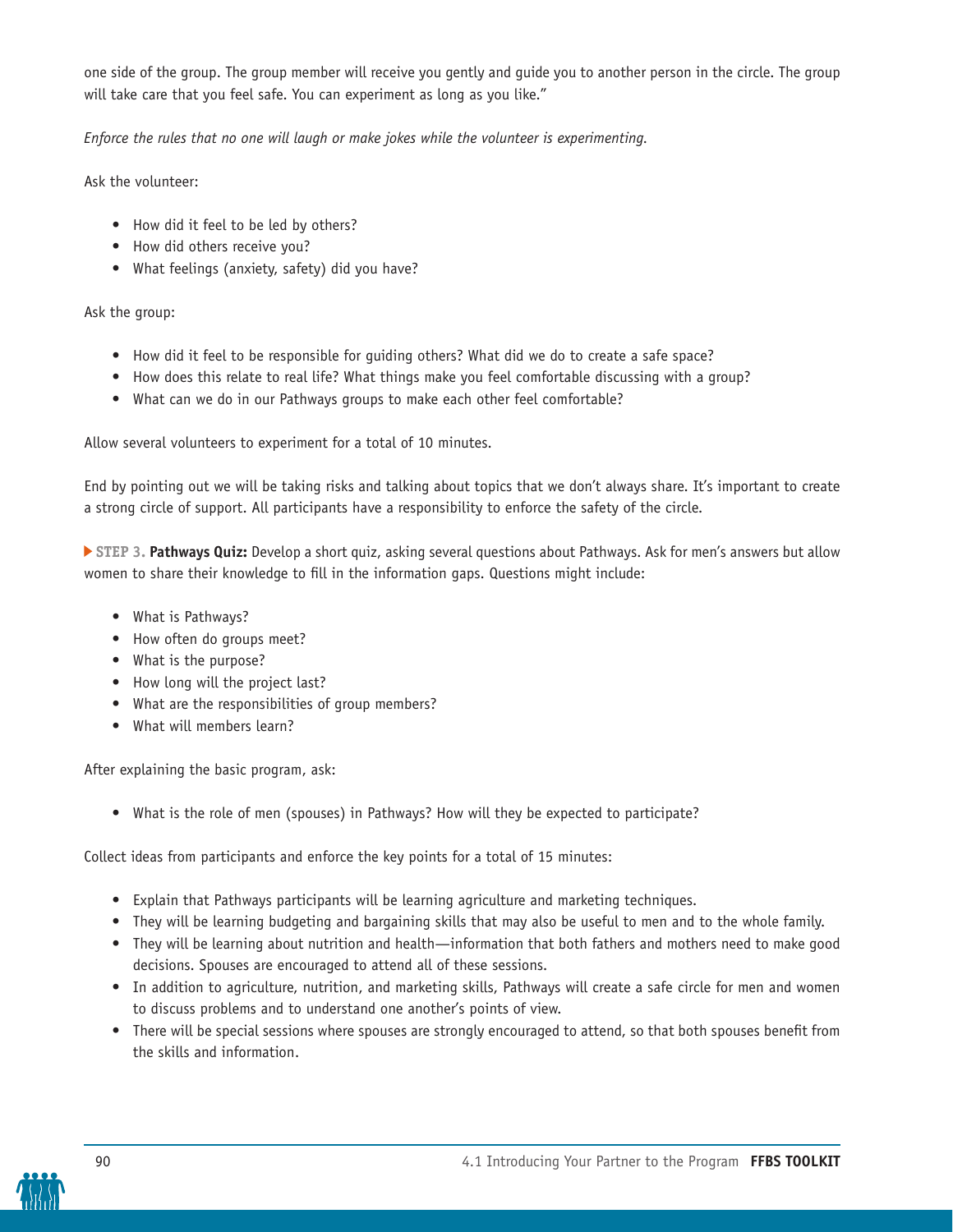**STEP 4. Supporting each other:** Separate the groups into men and women. Explain that women who are engaged in farming and business have many competing responsibilities at home. To grow their business and agriculture enterprises, they need full support from their spouses and families.

- Ask women to come up with a group list of how their partners can support them to succeed.
- Ask men to come up with a group list of how they can support their partners to succeed

Bring the groups together, and have the men and women share their lists for a total of 20 minutes. Discussion questions:

- Were the women's lists the same as the men's?
- What were the common points raised by men and women? Are these achievable goals?
- What surprised you about this session?
- Based on what you learned, what opportunities do you see for supporting your wife/partner?
- What have you learned from this session? How can this help you in your lives and relationships?

**STEP 5.** Thank participants for creating a safe space and make sure they know when the next session is.

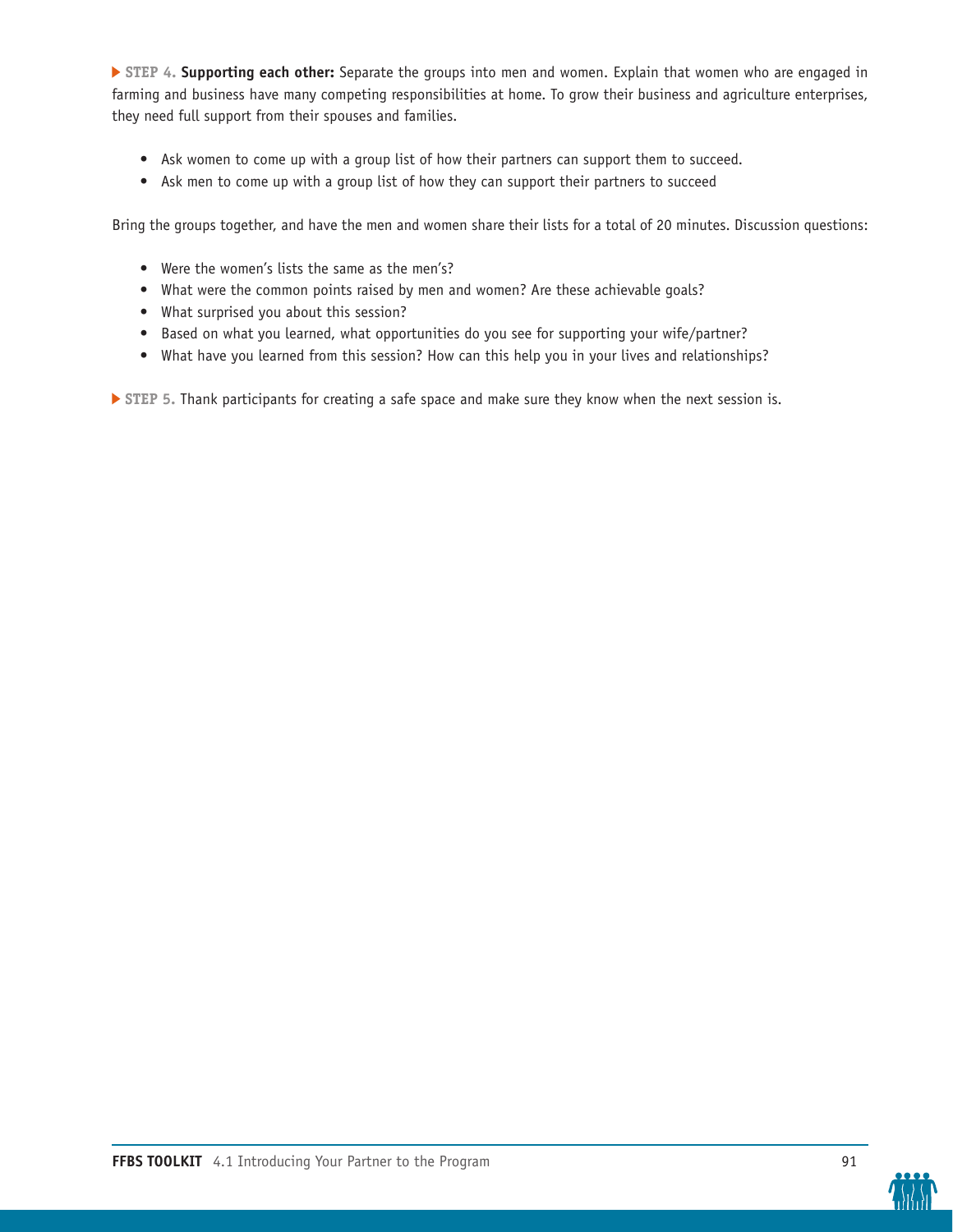# **4.2 Agricultural Group Case Study #1:** Land & Input Access<sup>2</sup>

| <b>SEASON</b>           | Case studies should be started in Pre-Sowing season and then used in future<br>seasons; the timing of each specific case is not important                                                                                                                                                                   |
|-------------------------|-------------------------------------------------------------------------------------------------------------------------------------------------------------------------------------------------------------------------------------------------------------------------------------------------------------|
| <b>OBJECTIVE</b>        | To show how forms of gender discrimination within the community and household can<br>leave women farmers behind and affect the well-being of the family and community.<br>To compare what is happening in the story with what is happening in the community.                                                |
| <b>TIMEFRAME</b>        | 1 hour (x 5 sessions)<br>This role-play is intended to be broken up and read over a series of weeks as a continuous<br>story. Each week, the facilitator will read the same introduction, and then choose one of<br>the role-play scenarios for discussion. Each session should take a maximum of one hour. |
| <b>MATERIALS NEEDED</b> | Translated copy of the scenarios, in local language                                                                                                                                                                                                                                                         |
| IDEAL WORKSPACE         | This exercise can be done by reading aloud, or you can ask for volunteers to act out<br>the scenarios                                                                                                                                                                                                       |

### **Background**

Around the world, women play vital roles in agriculture, but they are rarely recognized as farmers, and extension services are less likely to reach them. Even when they have access to extension services and support, they face many disadvantages. They have to juggle household and farm work; they often get late access to land and inputs; they may get less information for marketing. This case study explores some of these common challenges that female smallholders and their families face, and allow participants to come up with potential solutions for this fictional village—and for their own community.

## **Steps to follow for the activity**

**STEP 1. Introduction (read this aloud each time)** Explain to participants that you are going to start reading a story that requires active listening. Remind them of your discussion on the last agricultural group case study, if applicable. Start telling aloud the story:

*"The story's village [MAY INSERT VILLAGE NAME] was a farming community, where both women and men grew crops. Recently, men had started going away for work, leaving women to do most of the farming. Women did their work by hand. Women's production was low, and by the end of the season, many had to sell their crop right away, when the price was lowest. Many of the children went hungry at the end of the season, and malnutrition was common."*

#### Pause and check that participants are listening before continuing:

*"Now in that area there is a Development Committee, which saw the problems of the women and organized different supports to them. The Agriculture Department and some NGOs organized the women into groups for training. A loan group* 

<sup>2</sup> Adapted from: *The Oxfam Gender Training Manual* (Oxfam UK and Ireland, 1994).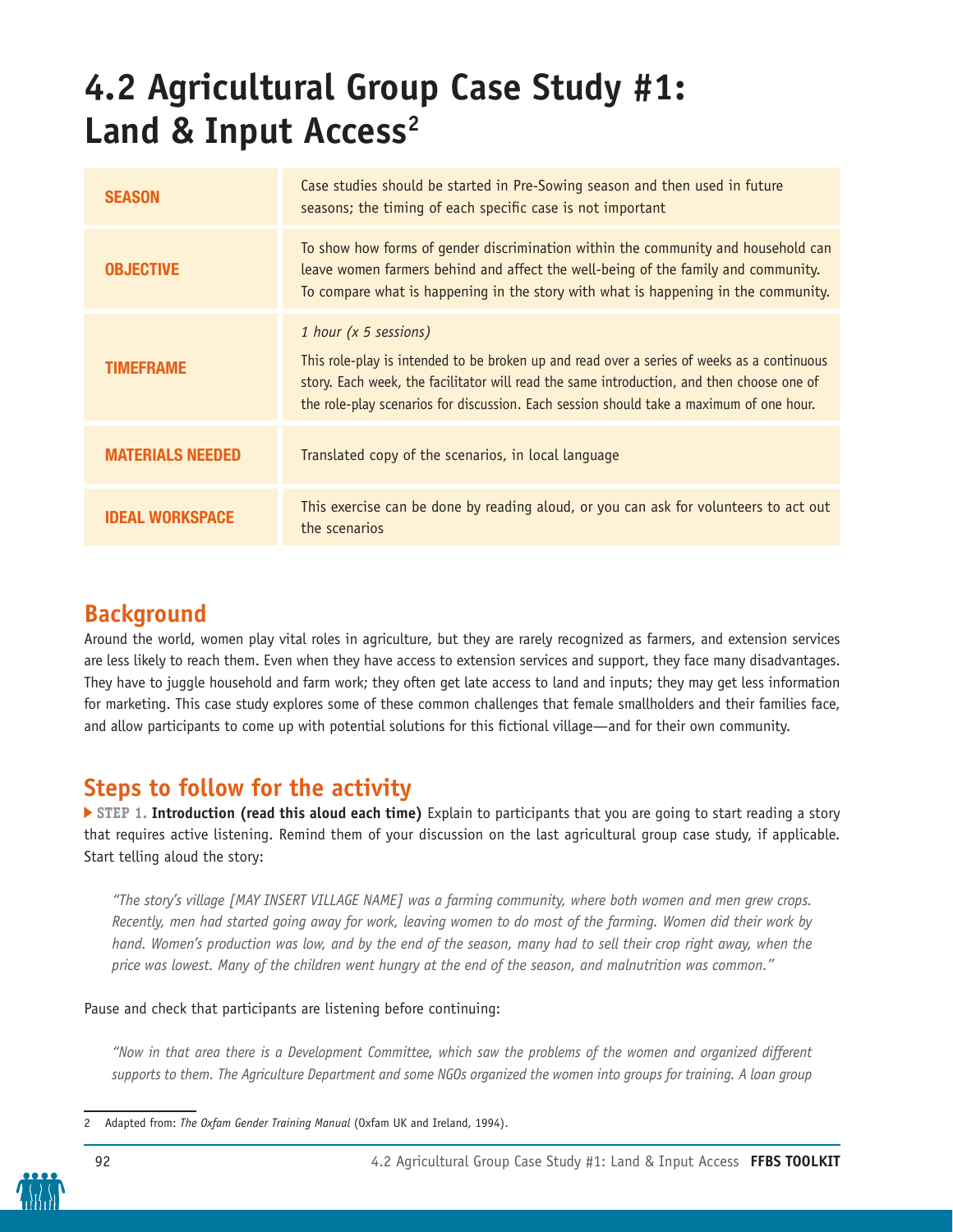supported women to get small loans. The village chiefs gave some land for demonstration plots, and the women started to meet every week for training. The women learned improved planting techniques and new seed varieties to improve their *yields. They learned when to plant, weed, and harvest, and how to sort through at the end of the harvest. They learned about nutrition, how to grow a nutrition garden, and how to intercrop vegetables and beans to grow a diverse diet.*

*They learned about how to set a good price for the crop and to estimate the cost of production. The women of the village were very excited about these initiatives, and the opportunity to earn income."*

**STEP 2. Choose a role-play scenario.** Pause and explain to the participants that we are going to look inside some of these households and see what happened within the group. Read the following story aloud, or ask for volunteers to act out the scenario.

#### *CASE STUDY #1: AISHA'S STORY*

*Aisha went to the agriculture trainings and learned about new varieties of seed that would have huge yields. She knew that they had to be planted early.*

*In this village, women did not have their own land but had to wait for the head of the household to divide up the family land. Aisha was given a small, not very fertile piece of land far from the house.*

*She asked her husband to purchase seed for her, because she was not allowed to go to market on her own. Her husband first bought his own seed, and he* 

*forgot the name of the new variety. After purchasing his own seed, there was only a little money left for her seed, so he bought a mix of the old and new.*

*By the time she got the seed, the quality of the seed was poor, and Aisha's crop was late and missed the rains. The crop did poorly, and she worried about being able to pay the children's school fees. Her husband wondered why she had not learned anything from those agriculture trainings! He said this is why extension services should be given to men.*

 **STEP 3.** When the reading/role play is over, finish each story by saying:

**"At the end of the day, the men of the village wondered why their wives had learned nothing at all from their agriculture training! The women of the village wondered why they felt farther behind than before!"**

**STEP** 4. Discuss the scenario by asking:

- What was happening in the story?
- What did the character hope to achieve?
- How did he/she try to apply new knowledge?
- What prevented her from succeeding?

 **STEP 5.** Apply these ideas to your communities and groups by asking:

- Does this type of scenario also happen in our community? Why?
- Is there anyone within our group who is struggling with these problems?
- How are they coping with these issues?
- What can we do to change the situation?

 **STEP 6. A solution for the village**. Ask for volunteers to envision a better scenario for the women of the village and act out the ideal scenario.

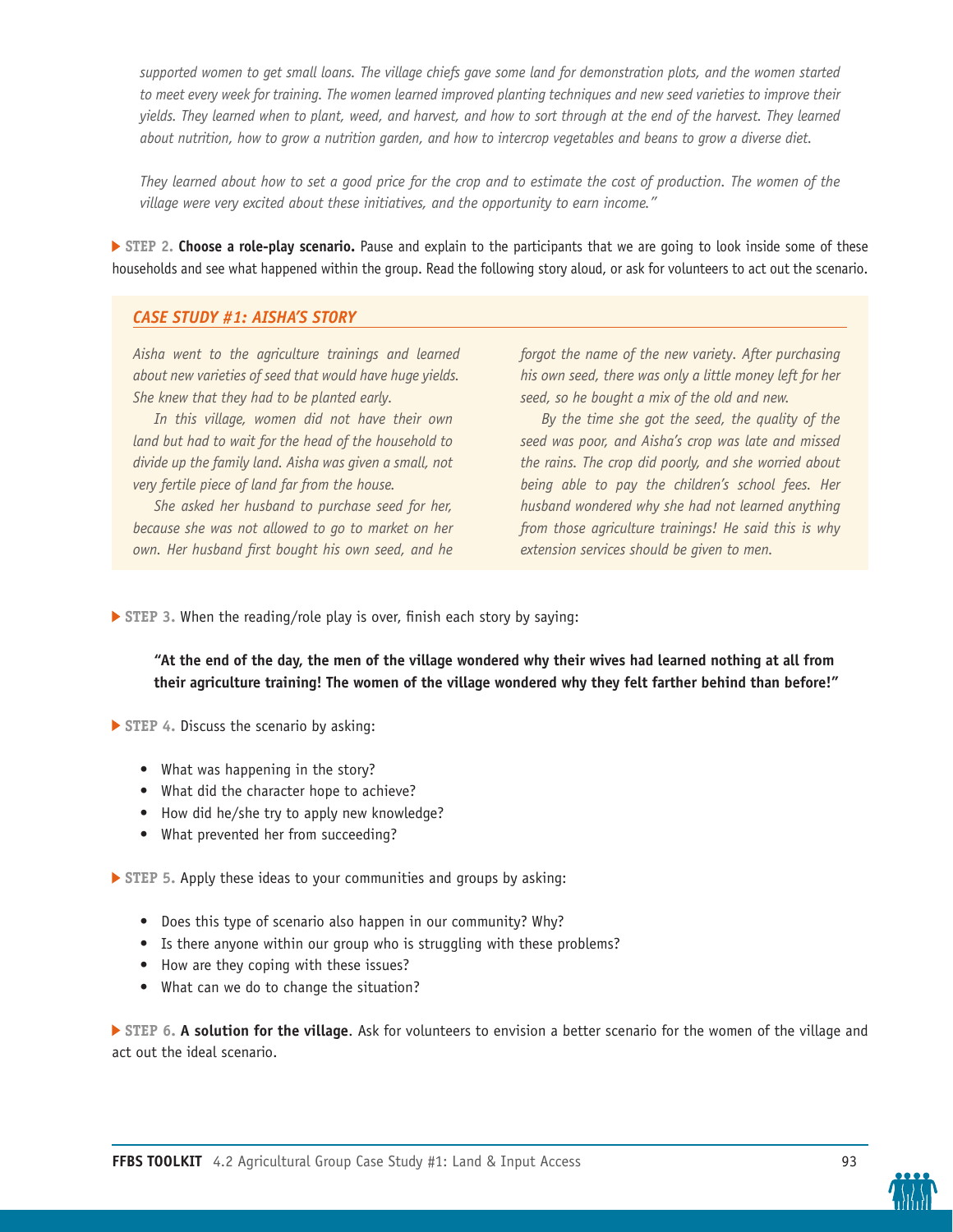# **4.3 Agricultural Group Case Study #2: Nutritional Decision Making3**

| <b>SEASON</b>           | Case studies should be started in Pre-Sowing season and then used in future<br>seasons; the timing of each specific case is not important                                                                                                                                                                   |
|-------------------------|-------------------------------------------------------------------------------------------------------------------------------------------------------------------------------------------------------------------------------------------------------------------------------------------------------------|
| <b>OBJECTIVE</b>        | To show how forms of gender discrimination within the community and household can<br>leave women farmers behind and affect the well-being of the family and community.<br>To compare what is happening in the story with what is happening in the community.                                                |
| TIMEFRAME               | 1 hour (x 5 sessions)<br>This role-play is intended to be broken up and read over a series of weeks as a continuous<br>story. Each week, the facilitator will read the same introduction, and then choose one of<br>the role-play scenarios for discussion. Each session should take a maximum of one hour. |
| <b>MATERIALS NEEDED</b> | Translated copy of the scenarios, in local language                                                                                                                                                                                                                                                         |
| <b>IDEAL WORKSPACE</b>  | This exercise can be done by reading aloud, or you can ask for volunteers to act out<br>the scenarios                                                                                                                                                                                                       |

### **Background**

Around the world, women play vital roles in agriculture, but they are rarely recognized as farmers, and extension services are less likely to reach them. Even when they have access to extension services and support, they face many disadvantages. They have to juggle household and farm work; they often get late access to land and inputs; they may get less information for marketing. This case study explores some of these common challenges that female smallholders and their families face, and allow participants to come up with potential solutions for this fictional village—and for their own community.

## **Steps to follow for the activity:**

 **STEP 1. Introduction (read this aloud each time):**

Explain to participants that you are going to start reading a story that requires active listening. Remind them of your discussion on the last agricultural group case study, if applicable. Start telling aloud the story:

*"The story's village [MAY INSERT VILLAGE NAME] was a farming community, where both women and men grew crops. Recently, men had started going away for work, leaving women to do most of the farming. Women did their work by hand. Women's production was low, and by the end of the season, many had to sell their crop right away, when the price was lowest. Many of the children went hungry at the end of the season, and malnutrition was common."*

#### Pause and check that participants are listening before continuing:

*"Now in that area there is a Development Committee, which saw the problems of the women and organized different supports to them. The Agriculture Department and some NGOs organized the women into groups for training. A loan group* 

<sup>3</sup> Adapted from: *The Oxfam Gender Training Manual* (Oxfam UK and Ireland, 1994).

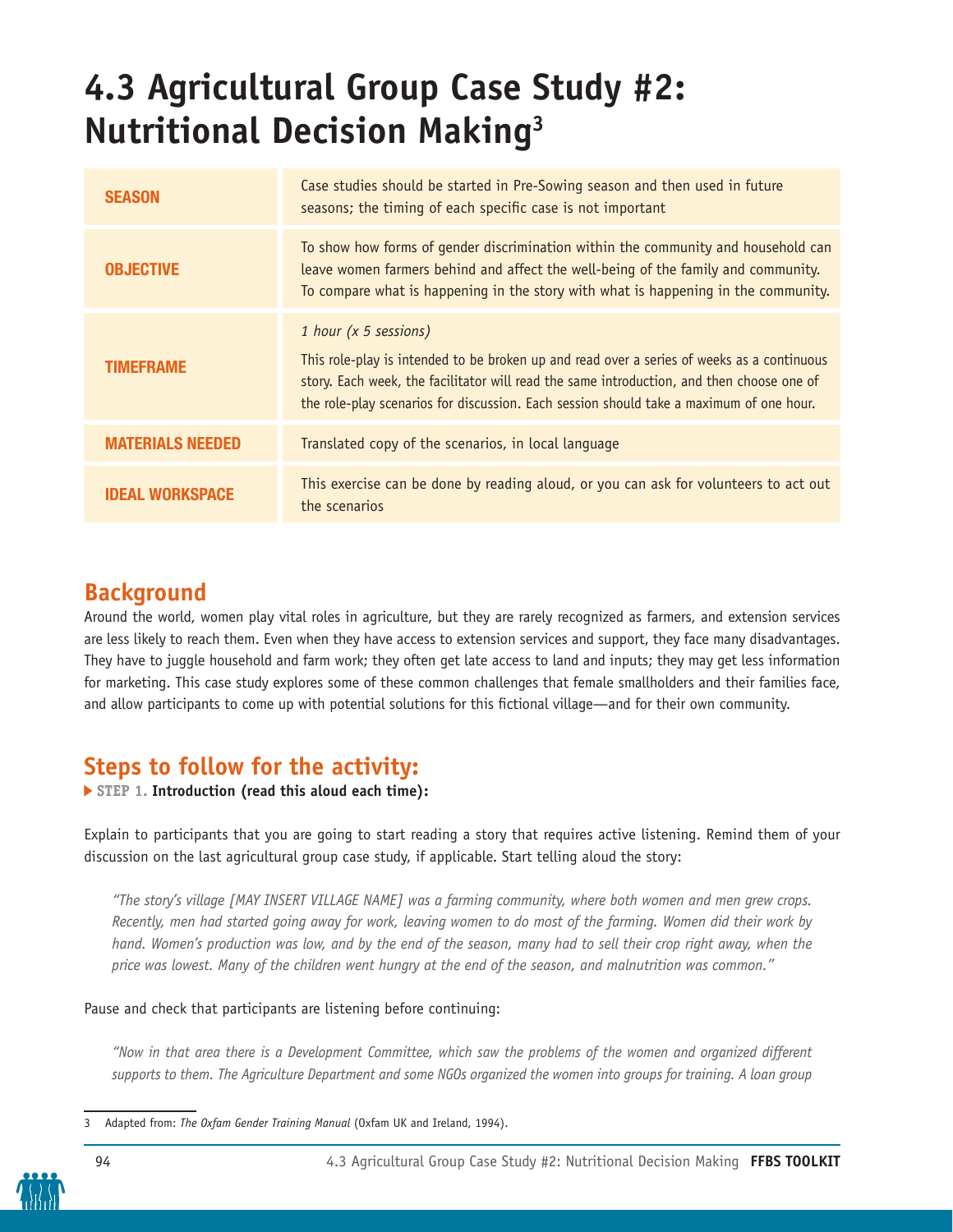*supported women to get small loans. The village chiefs gave some land for demonstration plots, and the women started*  to meet every week for training. The women learned improved planting techniques and new seed varieties to improve their *yields. They learned when to plant, weed, and harvest, and how to sort through at the end of the harvest. They learned about nutrition, how to grow a nutrition garden, and how to intercrop vegetables and beans to grow a diverse diet.*

*They learned about how to set a good price for the crop and to estimate the cost of production. The women of the village were very excited about these initiatives, and the opportunity to earn income."*

#### **STEP 2. Read the role-play scenario**

Pause and explain to the participants that we are going to look inside some of these households and see what happened within the group. Read the following story aloud, or ask for volunteers to act out the scenario.

#### *CASE STUDY #2: MWAJUMA'S STORY*

*Mwajuma was excited about the nutrition lessons she learned in her agriculture group. She learned that eggs, milk, beans and vegetables were important for the children and would help them grow strong and healthy.*

*The land on which she previously grew beans was now being used by her husband to grow tobacco, which he sold at market.* 

*So instead of growing beans, Mwajuma started a vegetable garden. Unfortunately, the nearest stream* 

*was 2km away and she had no extra time to go and fetch water for the garden and no one to help her. The vegetables did not get enough water, and many of them died.*

*Mwajuma spent some of her money from her crops to buy nutritious eggs and milk for the children. Her husband—who had not attended the nutrition lessons—yelled at her for spoiling the children, when this money could have been used to buy rice.* 

**STEP 3. When the reading/role play is over, finish each story by saying:** 

**"At the end of the day, the men of the village wondered why their wives had learned nothing at all from their agriculture training! The women of the village wondered why they felt farther behind than before!"**

**STEP** 4. Discuss the scenario by asking:

- What is the problem in the story?
- What did the character hope to achieve?
- How did he/she try to apply new knowledge?
- What prevented her from succeeding?

 **STEP 5.** Apply these ideas to your communities and groups by asking:

- Does this type of scenario also happen in our community? Why?
- Is there anyone within our group who is struggling with these problems?
- How are they coping with these issues?
- What can we do to change the situation?

 **STEP 6.** A solution for the village. Ask for volunteers to envision a better scenario for the women of the village and act out the ideal scenario.

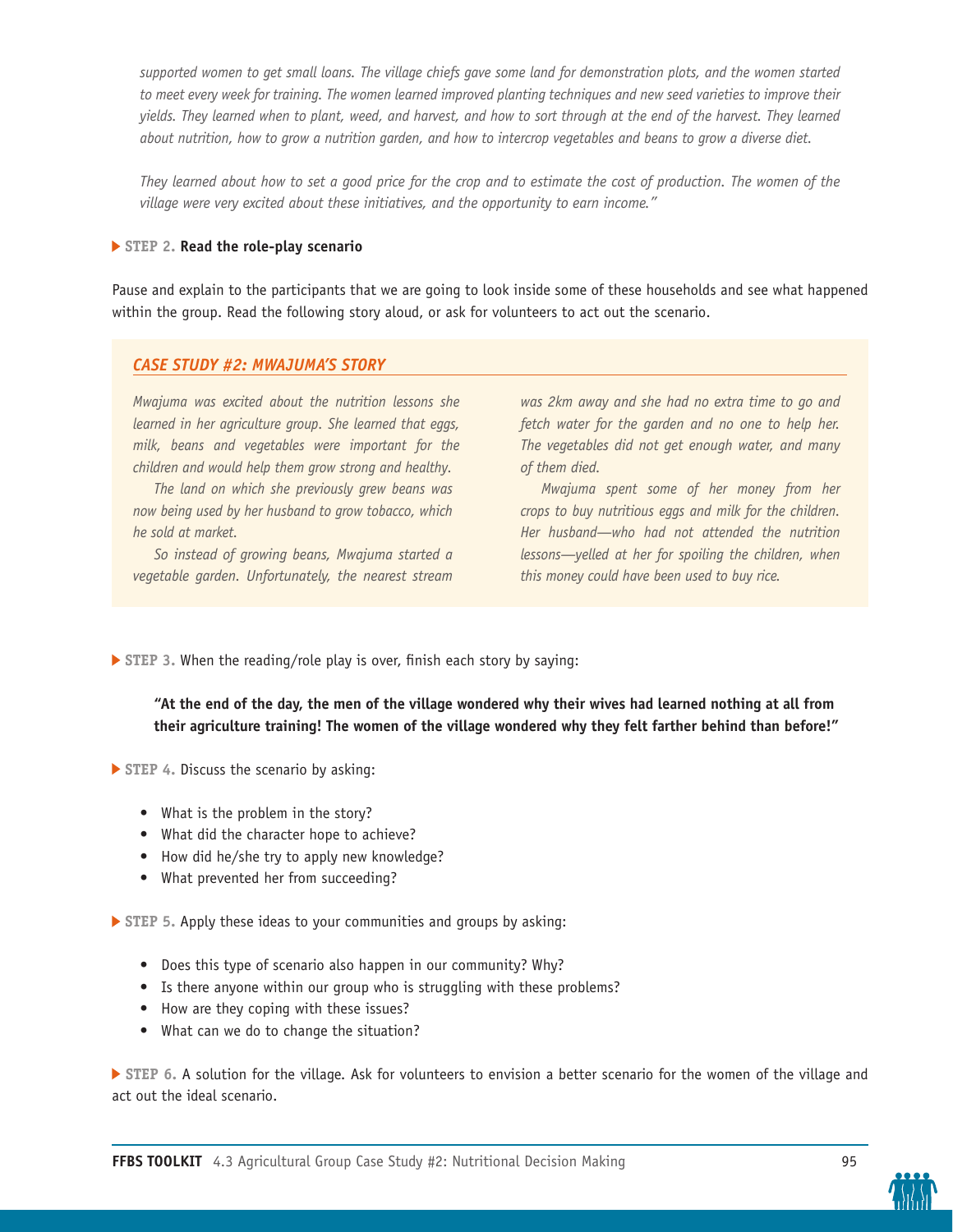# **4.4 Agricultural Group Case Study #3: Workload Sharing4**

| <b>SEASON</b>           | Case studies should be started in Pre-Sowing season and continued in all seasons; the<br>facilitator should choose the Case Study that corresponds to challenges women are facing                                                                                                                           |
|-------------------------|-------------------------------------------------------------------------------------------------------------------------------------------------------------------------------------------------------------------------------------------------------------------------------------------------------------|
| <b>OBJECTIVE</b>        | To show how forms of gender discrimination within the community and household can<br>leave women farmers behind and affect the well-being of the family and community.<br>To compare what is happening in the story with what is happening in the community.                                                |
| <b>TIMEFRAME</b>        | 1 hour (x 5 sessions)<br>This role-play is intended to be broken up and read over a series of weeks as a continuous<br>story. Each week, the facilitator will read the same introduction, and then choose one of<br>the role-play scenarios for discussion. Each session should take a maximum of one hour. |
| <b>MATERIALS NEEDED</b> | Translated copy of the scenarios, in local language                                                                                                                                                                                                                                                         |
| IDEAL WORKSPACE         | This exercise can be done by reading aloud, or you can ask for volunteers to act out<br>the scenarios                                                                                                                                                                                                       |

### **Background**

Women play vital roles in agriculture, but they are rarely recognized as farmers, and extension services are less likely to reach them. Even when they have access to extension services and support, they face many disadvantages. They have to juggle household and farm work; they often get late access to land and inputs; they may get less information for marketing. This case study explores some of these common challenges that female smallholders and their families face, and allow participants to come up with potential solutions for this fictional village—and for their own community.

## **Steps to follow for the activity**

 **STEP 7. Introduction (read this aloud each time)**

Explain to participants that you are going to start reading a story that requires active listening. Remind them of your discussion on the last agricultural group case study, if applicable. Start telling aloud the story:

*"The story's village [MAY INSERT VILLAGE NAME] was a farming community, where both women and men grew crops. Recently, men had started going away for work, leaving women to do most of the farming. Women did their work by hand. Women's production was low, and by the end of the season, many had to sell their crop right away, when the price was lowest. Many of the children went hungry at the end of the season, and malnutrition was common."*

Pause and check that participants are listening before continuing:

*"Now in that area there is a Development Committee, which saw the problems of the women and organized different supports to them. The Agriculture Department and some NGOs organized the women into groups for training. A loan group*  supported women to get small loans. The village chiefs gave some land for demonstration plots, and the women started

<sup>4</sup> Adapted from: *The Oxfam Gender Training Manual* (Oxfam UK and Ireland, 1994).

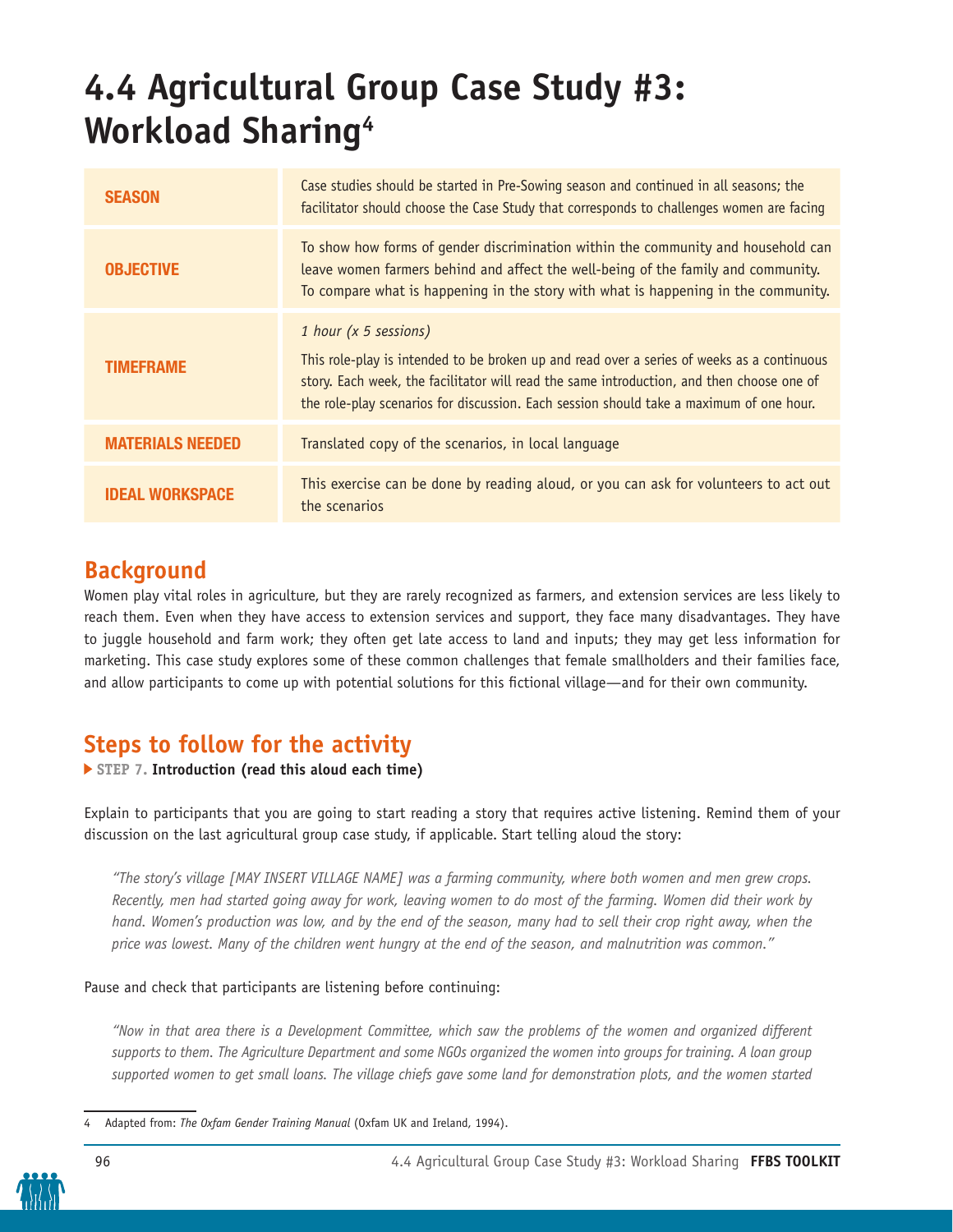*to meet every week for training. The women learned improved planting techniques and new seed varieties to improve their yields. They learned when to plant, weed, and harvest, and how to sort through at the end of the harvest. They learned about nutrition, how to grow a nutrition garden, and how to intercrop vegetables and beans to grow a diverse diet.*

*They learned about how to set a good price for the crop and to estimate the cost of production. The women of the village were very excited about these initiatives, and the opportunity to earn income."*

#### **STEP 8. Read the role-play scenario**

Pause and explain to the participants that we are going to look inside some of these households and see what happened within the group. Read the following story aloud, or ask for volunteers to act out the scenario.

#### *CASE STUDY #3: ZAINABU'S STORY*

*Zainabu had a plot of land of her own, and she started her seed on time, following the new techniques she had learned in the agriculture group. But planting in rows and weeding took much longer than the old way. She brought the baby with her, but she worried about the ones she left at the home. She also had meetings once a week with her group, which took time.* 

*When she returned home, she still had to finish all the household work. Her mother-in-law scolded her for being a lazy wife and neglecting the children, and her husband was angry because dinner was late. She* 

*got up earlier and went to bed later, and started to feel exhausted and sick. She missed several meetings, so she missed some key information about marketing. When she called a group member to ask for price information, her family and neighbors gossiped about her and said she was disrespecting her husband.*

*Zainabu came less and less often to the meetings. Some of her group members thought she was lazy, while some said she was simply not capable of adopting new practices.* 

 **STEP 9.** When the reading/role play is over, finish each story by saying:

**"At the end of the day, the men of the village wondered why their wives had learned nothing at all from their agriculture training! The women of the village wondered why they felt farther behind than before!"**

**STEP 10. Discuss the scenario by asking:** 

- What is the problem in the story?
- What did the character hope to achieve?
- How did he/she try to apply new knowledge?
- What prevented her from succeeding?

 **STEP 11.** Apply these ideas to your communities and groups by asking:

- Does this type of scenario also happen in our community? Why?
- Is there anyone within our group who is struggling with these problems?
- How are they coping with these issues?
- What can we do to change the situation?

**STEP 12. A solution for the village.** 

Ask for volunteers to envision a better scenario for the women of the village and act out the ideal scenario.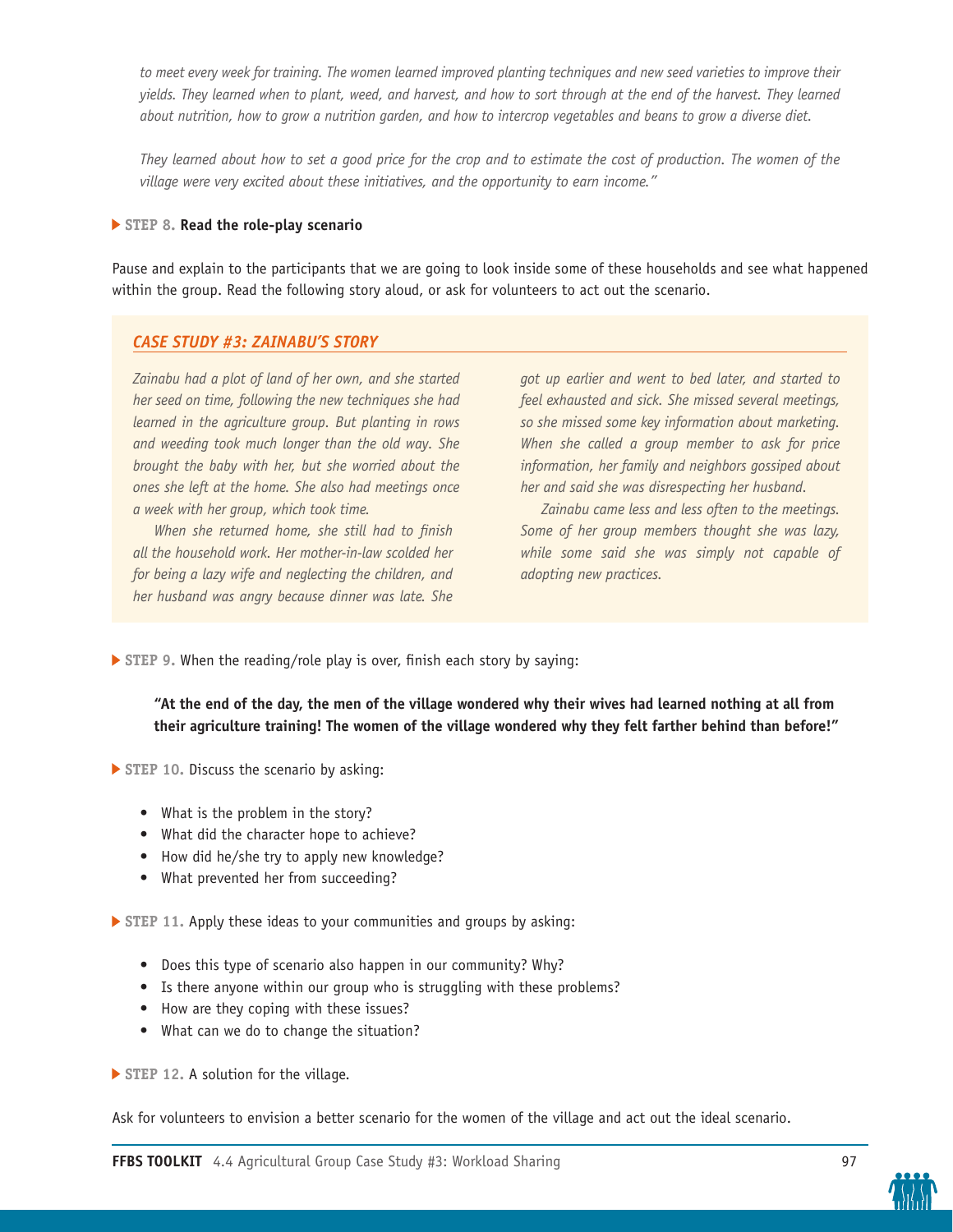# **4.5 Agricultural Group Case Study #4: Income Control5**

| <b>SEASON</b>           | Case studies should be started in Pre-Sowing season and then used in future<br>seasons; the timing of each specific case is not important                                                                                                                                                                   |
|-------------------------|-------------------------------------------------------------------------------------------------------------------------------------------------------------------------------------------------------------------------------------------------------------------------------------------------------------|
| <b>OBJECTIVE</b>        | To show how forms of gender discrimination within the community and household can<br>leave women farmers behind and affect the well-being of the family and community.<br>To compare what is happening in the story with what is happening in the community.                                                |
| <b>TIMEFRAME</b>        | 1 hour (x 5 sessions)<br>This role-play is intended to be broken up and read over a series of weeks as a continuous<br>story. Each week, the facilitator will read the same introduction, and then choose one of<br>the role-play scenarios for discussion. Each session should take a maximum of one hour. |
| <b>MATERIALS NEEDED</b> | Translated copy of the scenarios, in local language                                                                                                                                                                                                                                                         |
| IDEAL WORKSPACE         | This exercise can be done by reading aloud, or you can ask for volunteers to act out<br>the scenarios                                                                                                                                                                                                       |

### **Background:**

Around the world, women play vital roles in agriculture, but they are rarely recognized as farmers, and extension services are less likely to reach them. Even when they have access to extension services and support, they face many disadvantages. They have to juggle household and farm work; they often get late access to land and inputs; they may get less information for marketing. This case study explores some of these common challenges that female smallholders and their families face, and allow participants to come up with potential solutions for this fictional village—and for their own community.

## **Steps to follow for the activity:**

 **STEP 1. Introduction (read this aloud each time)**

Explain to participants that you are going to start reading a story that requires active listening. Remind them of your discussion on the last agricultural group case study, if applicable. Start telling aloud the story:

*"The story's village [MAY INSERT VILLAGE NAME] was a farming community, where both women and men grew crops. Recently, men had started going away for work, leaving women to do most of the farming. Women did their work by hand. Women's production was low, and by the end of the season, many had to sell their crop right away, when the price was lowest. Many of the children went hungry at the end of the season, and malnutrition was common."*

#### Pause and check that participants are listening before continuing:

*"Now in that area there is a Development Committee, which saw the problems of the women and organized different supports to them. The Agriculture Department and some NGOs organized the women into groups for training. A loan group* 

<sup>5</sup> Adapted from: *The Oxfam Gender Training Manual* (Oxfam UK and Ireland, 1994).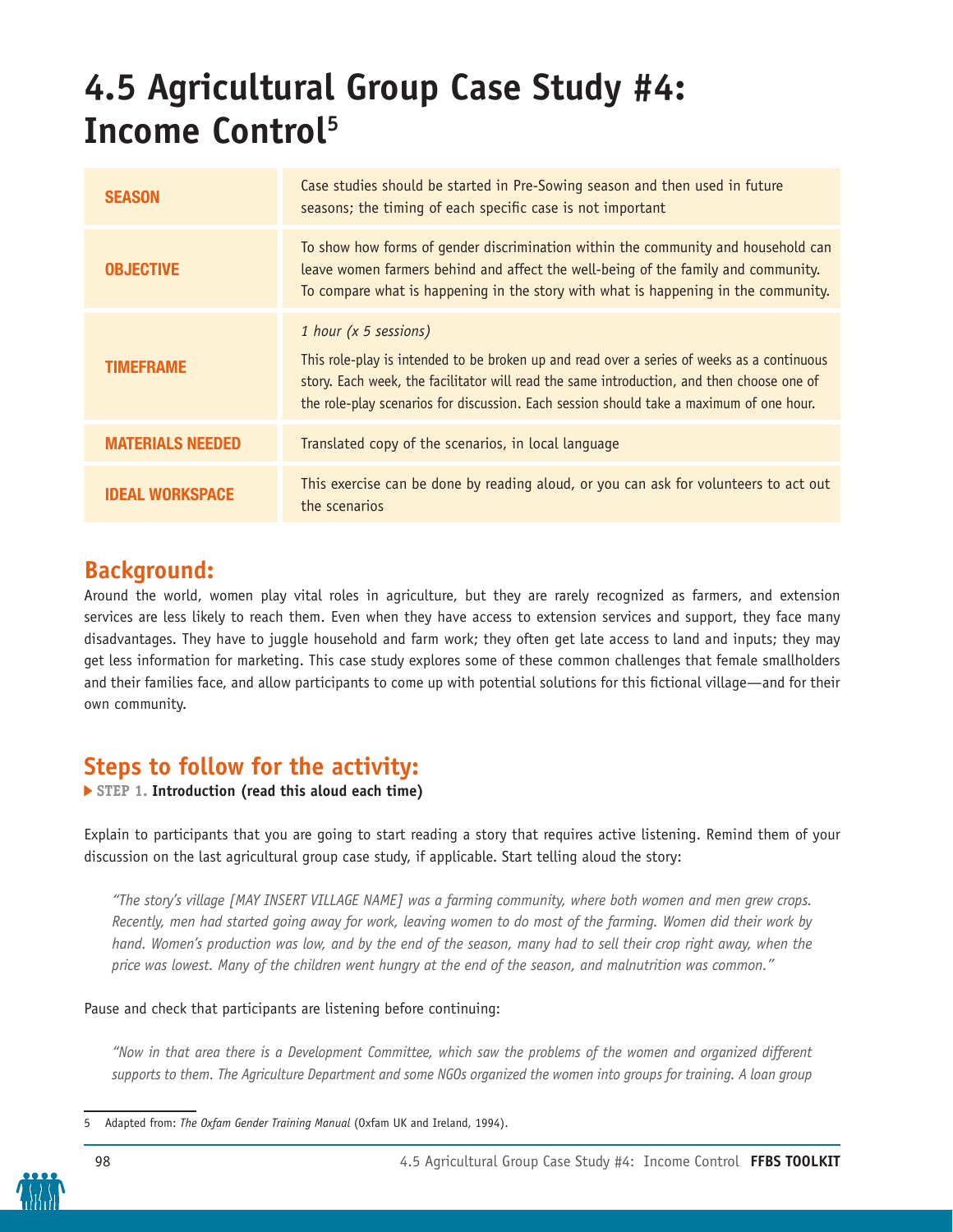supported women to get small loans. The village chiefs gave some land for demonstration plots, and the women started to meet every week for training. The women learned improved planting techniques and new seed varieties to improve their *yields. They learned when to plant, weed, and harvest, and how to sort through at the end of the harvest. They learned about nutrition, how to grow a nutrition garden, and how to intercrop vegetables and beans to grow a diverse diet.*

*They learned about how to set a good price for the crop and to estimate the cost of production. The women of the village were very excited about these initiatives, and the opportunity to earn income."*

#### **STEP 2. Read the role-play scenario**

Pause and explain to the participants that we are going to look inside some of these households and see what happened within the group. Read the following story aloud, or ask for volunteers to act out the scenario.

#### *CASE STUDY #4, ZUHUR'S STORY*

*Zuhura was eager to join the loan group, because she wanted to invest in some tools to make her production easier, and she wanted to expand production of a variety of groundnuts that was in demand on the market.* 

*Zuhura's husband gave her the initial loan seed money, but when it was her turn to take the group loan, he took the loan and invested it in his own livestock production. Every time she tried to ask her husband for the repayment, her husband scolded her and said that it was his money to begin with. He also said his activities are more important because he is the head*  *of the household. Zuhura has already missed three payments to the group, and is started to feel ashamed.* 

*Zuhura worked hard at her crops and had a good harvest. At the end of the season, though, it was her husband who took it to the market. He collected the money and distributed the money as he thought best. He used some to repay his own loans, some to purchase livestock feed, and some on leisure. The rest he gave to Zuhura for the children's school fees. By the time she got the income, there was not enough for her to invest in her production or purchase the tools she needed.* 

 **STEP 3.** When the reading/role play is over, finish each story by saying:

**"At the end of the day, the men of the village wondered why their wives had learned nothing at all from their agriculture training! The women of the village wondered why they felt farther behind than before!"**

**STEP 4. Discuss the scenario by asking:** 

- What is the problem in the story?
- What did the character hope to achieve?
- How did he/she try to apply new knowledge?
- What prevented her from succeeding?

 **STEP 5.** Apply these ideas to your communities and groups by asking:

- Does this type of scenario also happen in our community? Why?
- Is there anyone within our group who is struggling with these problems?
- How are they coping with these issues?
- What can we do to change the situation?

 **STEP 6.** A solution for the village. Ask for volunteers to envision a better scenario for the women of the village and act out the ideal scenario.

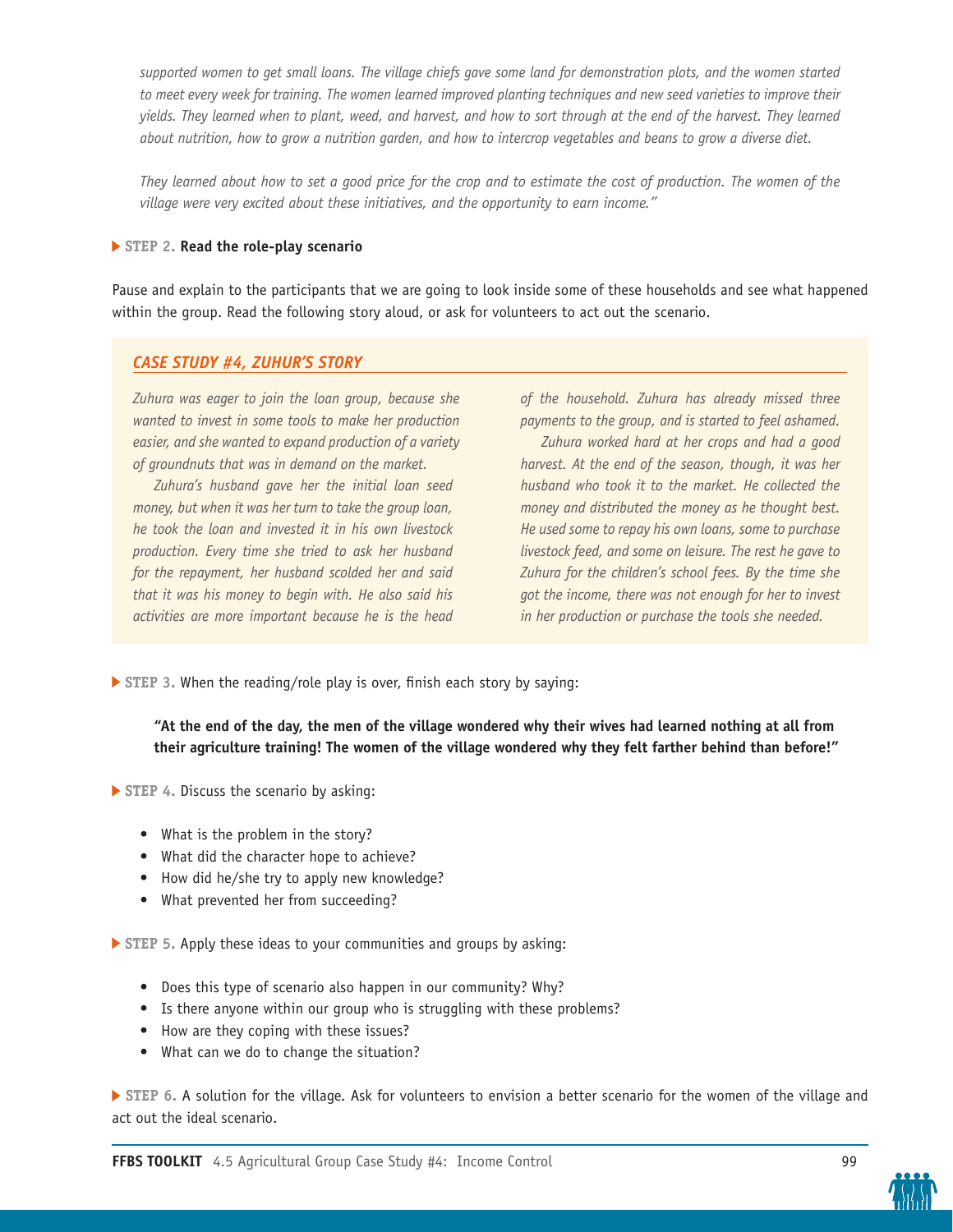# **4.6 Agricultural Group Case Study #5: Role-model Men6**

| <b>SEASON</b>           | Case studies should be started in Pre-Sowing season and then used in future<br>seasons; the timing of each specific case is not important                                                                                                                                                                   |
|-------------------------|-------------------------------------------------------------------------------------------------------------------------------------------------------------------------------------------------------------------------------------------------------------------------------------------------------------|
| <b>OBJECTIVE</b>        | To show how forms of gender discrimination within the community and household can<br>leave women farmers behind and affect the well-being of the family and community.<br>To compare what is happening in the story with what is happening in the community.                                                |
| <b>TIMEFRAME</b>        | 1 hour (x 5 sessions)<br>This role-play is intended to be broken up and read over a series of weeks as a continuous<br>story. Each week, the facilitator will read the same introduction, and then choose one of<br>the role-play scenarios for discussion. Each session should take a maximum of one hour. |
| <b>MATERIALS NEEDED</b> | Translated copy of the scenarios, in local language                                                                                                                                                                                                                                                         |
| IDEAL WORKSPACE         | This exercise can be done by reading aloud, or you can ask for volunteers to act out<br>the scenarios                                                                                                                                                                                                       |

## **Background**

Around the world, women play vital roles in agriculture, but they are rarely recognized as farmers, and extension services are less likely to reach them. Even when they have access to extension services and support, they face many disadvantages. They have to juggle household and farm work; they often get late access to land and inputs; they may get less information for marketing. This case study explores some of these common challenges that female smallholders and their families face, and allow participants to come up with potential solutions for this fictional village—and for their own community.

## **Steps to follow for the activity:**

**STEP 1. Introduction (read this aloud each time)** Explain to participants that you are going to start reading a story that requires active listening. Remind them of your discussion on the last agricultural group case study, if applicable. Start telling aloud the story:

*"The story's village [MAY INSERT VILLAGE NAME] was a farming community, where both women and men grew crops. Recently, men had started going away for work, leaving women to do most of the farming. Women did their work by hand. Women's production was low, and by the end of the season, many had to sell their crop right away, when the price was lowest. Many of the children went hungry at the end of the season, and malnutrition was common."*

#### Pause and check that participants are listening before continuing:

*"Now in that area there is a Development Committee, which saw the problems of the women and organized different supports to them. The Agriculture Department and some NGOs organized the women into groups for training. A loan group supported women to get small loans. The village chiefs gave some land for demonstration plots, and the women started to meet every week for training. The women learned improved planting techniques and new seed varieties* 

<sup>6</sup> Adapted from: *The Oxfam Gender Training Manual* (Oxfam UK and Ireland, 1994).

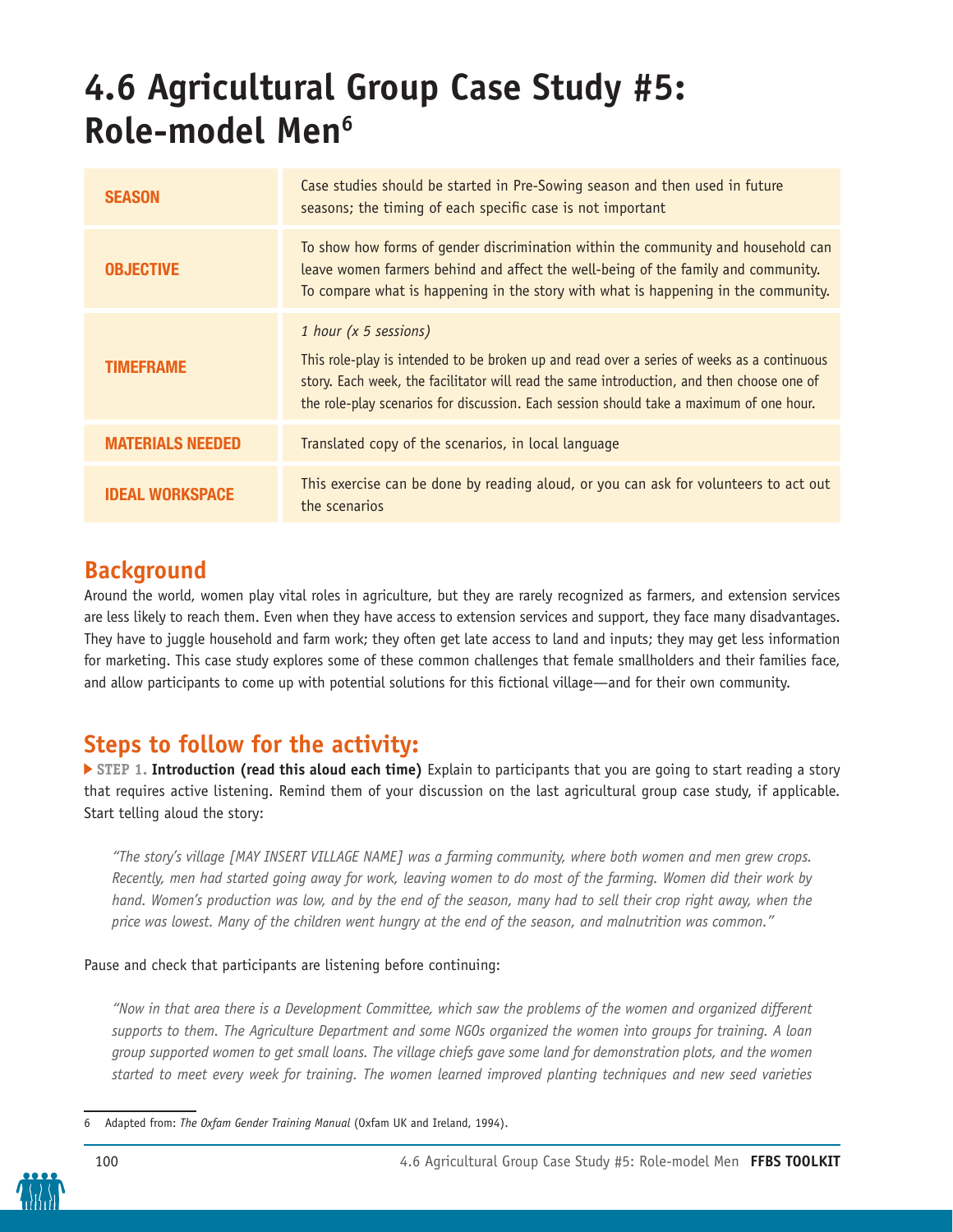to improve their yields. They learned when to plant, weed, and harvest, and how to sort through at the end of the *harvest. They learned about nutrition, how to grow a nutrition garden, and how to intercrop vegetables and beans to grow a diverse diet.*

*They learned about how to set a good price for the crop and to estimate the cost of production. The women of the village were very excited about these initiatives, and the opportunity to earn income."*

#### **STEP 2. Read the role-play scenario**

Pause and explain to the participants that we are going to look inside some of these households and see what happened within the group. Read the following story aloud, or ask for volunteers to act out the scenario.

#### *CASE STUDY #5: MOHAN'S STORY*

*Mohan's wife Marusa was a member of the agriculture group. He attended a meeting and learned about the project and how much time his wife would have to spend learning the new techniques and attending meetings. He listened to the things she had learned—including how work in the household were unevenly distributed between men and women. He was pleased with her initiative and wanted to support her.* 

*He started to carry water and firewood for Marusa and to feed the children when she was busy. Marusa*  *was very happy. But neighbors started to gossip that Marusa bewitched him. Mohan's friends laughed at him and said he was becoming a woman. They said Mohan needed to use his fists sometimes to show who was in charge. Some of the elders in the village said that it was not their culture for men to do women's work.*

*Mohan became embarrassed and stopped helping around the home. Marusa felt sad as things became less peaceful at home.*

 **STEP 3.** When the reading/role play is over, finish each story by saying:

**"At the end of the day, the men of the village wondered why their wives had learned nothing at all from their agriculture training! The women of the village wondered why they felt farther behind than before!"**

**STEP 4. Discuss the scenario by asking:** 

- What was happening in the story?
- What did the character hope to achieve?
- How did he/she try to apply new knowledge?
- What prevented her from succeeding?

 **STEP 5.** Apply these ideas to your communities and groups by asking:

- Does this type of scenario also happen in our community? Why?
- Is there anyone within our group who is struggling with these problems?
- How are they coping with these issues?
- What can we do to change the situation?

 **STEP 6.** A solution for the village. Ask for volunteers to envision a better scenario for the women of the village and act out the ideal scenario.

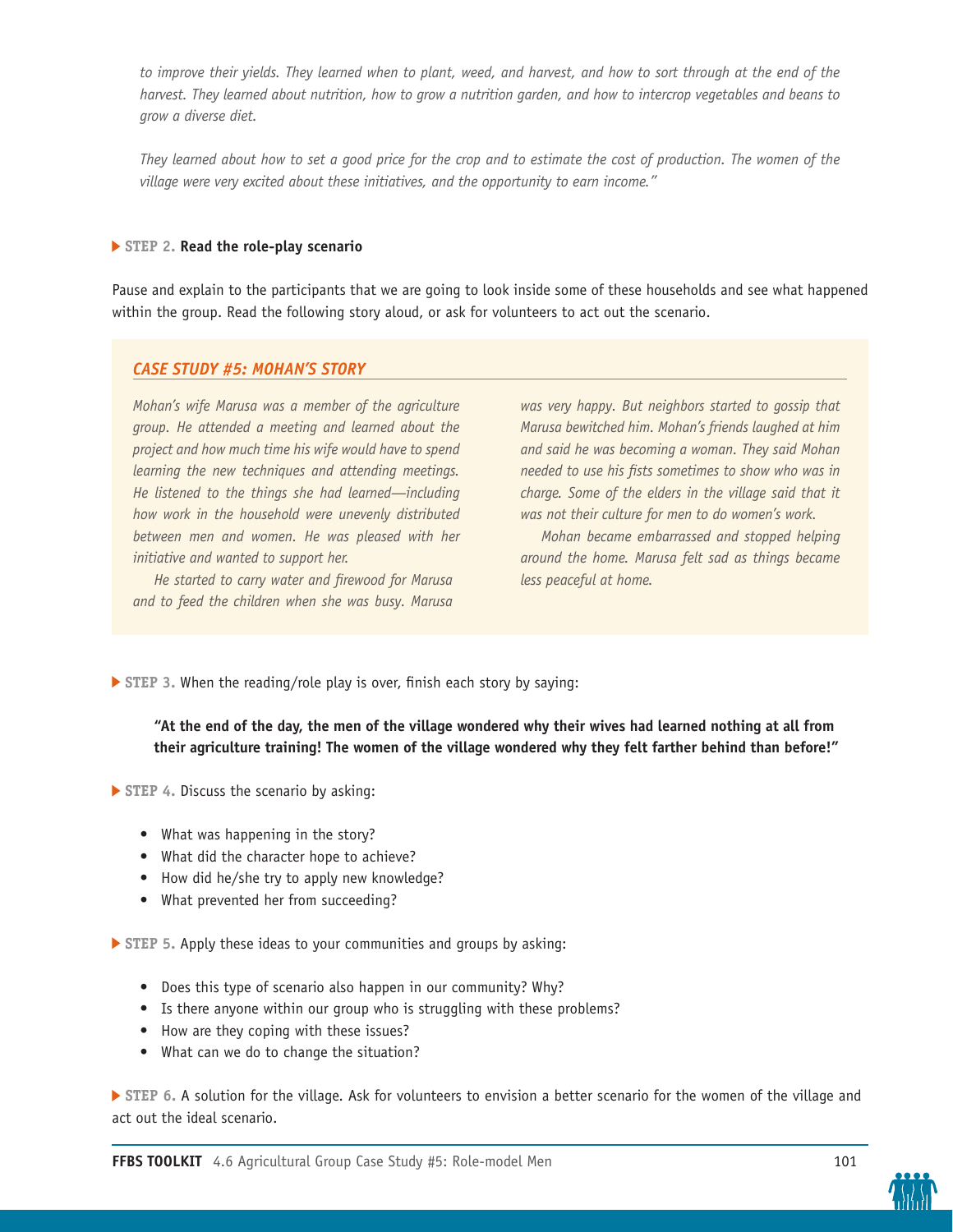# **4.7 Daily Clock7**

| <b>SEASON</b>           | Pre-Sowing                                                                                                                                      |
|-------------------------|-------------------------------------------------------------------------------------------------------------------------------------------------|
| <b>OBJECTIVE</b>        | To illustrate the inequality in workloads and to show the value of women's work. To<br>practice sharing household responsibilities more equally |
| <b>TIMEFRAME</b>        | $1-1.5$ hours                                                                                                                                   |
| <b>MATERIALS NEEDED</b> | Flip-chart and marker, or available materials                                                                                                   |
| <b>IDEAL WORKSPACE</b>  | There should be enough space for men and women to work separately on their<br>clocks before they are brought together for a discussion          |

## **Background**

Women and men are assigned different roles and do different things throughout the day. Women often work longer hours when we count both their work at home and their work outside the home, while men often have more leisure and rest time. Many of the activities that women do—cooking, childcare, cleaning, fetching water—are not considered "work" because they are unpaid. If they were to stop these activities, however, the household would not continue to function.

Because women's household activities are not considered as important as men's, women often have less respect and less power in the family and the community. They may be overburdened but often cannot ask for support. Many women may also not realize that the work they do is important.

When women are entirely responsible for household work, they may be unable to participate in meetings, get information, or gain skills to improve their farm production or other businesses. Sharing workloads more equally is important for the development of the household, and the relationships within the family.

**Note:** This exercise is more effective if done with mixed-sex groups, but it can also be revealing for women-only or menonly groups.

### **Steps to follow for the activity:**

 **STEP 1. Introductions.** Explain that in this exercise, we are going to talk about all of the tasks that men and women do to keeping the household running.

Divide participants into single-sex groups (separate men and women). If working with only men or only women, have one group of participants role-play the opposite sex.

#### **STEP 2. Drawing the clocks.**

• Ask participants to imagine a typical day for a typical man/woman like themselves, from the time they wake up to the time they go to bed.

Adapted from: Pawlak, Peter, Henny Slegh, and Gary Barker. (2012). *Journeys of Transformation: A Training Manual for Engaging Men as Allies in Women's Economic Empowerment.* CARE International in Rwanda and Promundo. Pp. 40-42.

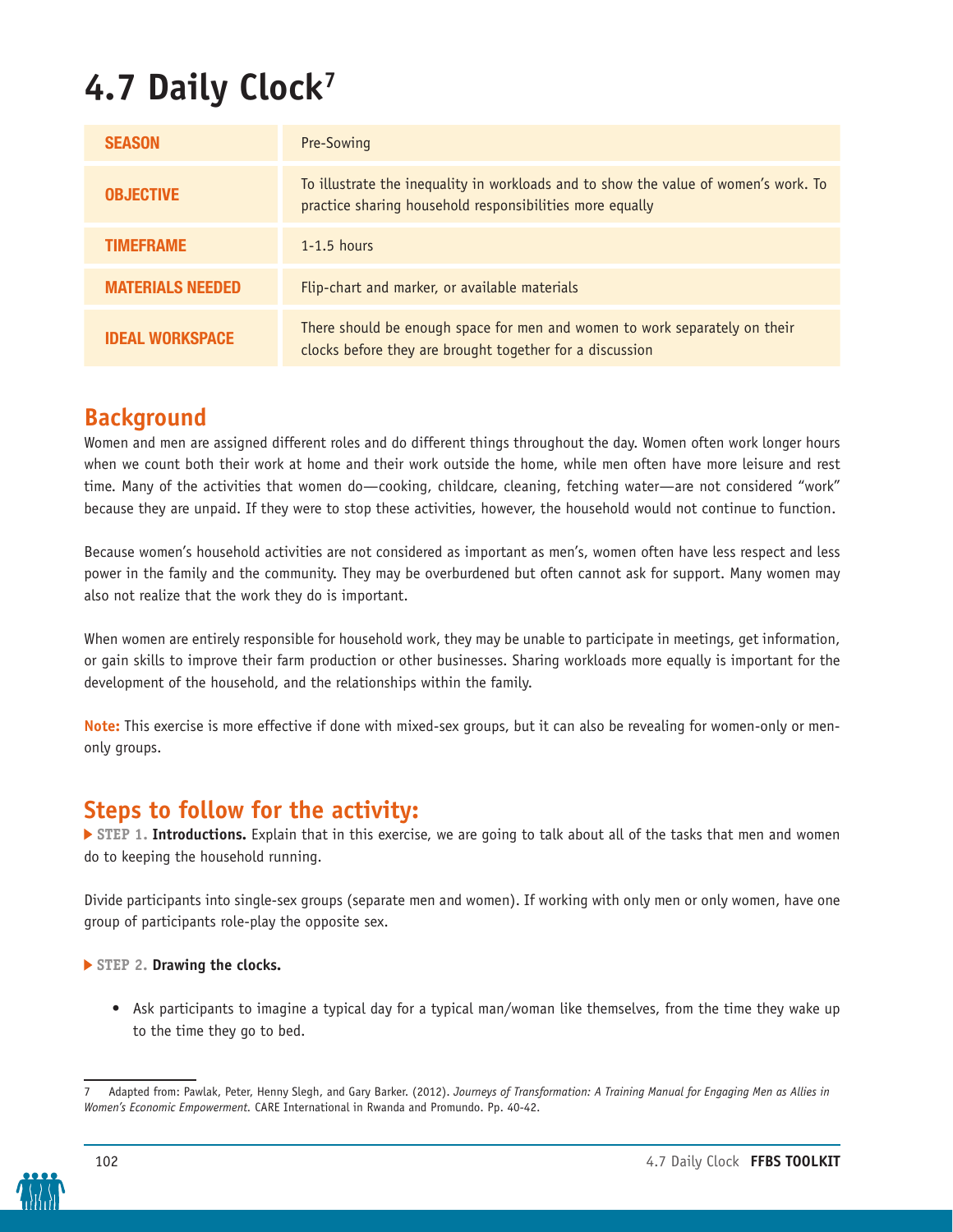

- On a flip-chart, ask participants to draw a timeline that shows all the hours of a 24-hour day, from sunrise to sunrise.
- Have participants draw or write all of the tasks that they do throughout a typical day (from the time they wake up to the time they go to bed). If they wake up at night (i.e. to breastfeed), include those tasks as well. Include leisure and rest time, paid and unpaid work.
- Allow participants 15-20 minutes to draw the clocks or timelines.

 **STEP 3. After 20 minutes, bring the groups together.** Have participants place their timelines/clocks side by side. Have one member of each group explain the clocks to the other group.

Ask participants to briefly describe their timelines/clocks and point out:

- How are the days similar?
- How are they different?
- What happens during busy times of the year (i.e., harvest or planting)?

#### **STEP 4. Lead a discussion, refer to the following questions as needed:**

- Who is involved in earning income? How is paid work valued?
- Who is involved in growing food? How are these activities valued?
- Who is involved in caring and household activities? How are these activities valued?
- What would happen if these care-giving activities stopped for a day or several days? Are caregiving tasks "work"? Are they easy?
- Who gets more sleep and leisure time? Why? Why is leisure time important?

#### **STEP 5. Reflection and action:**

- What do you think of this overall pattern? How would you like to switch tasks for a day?
- What changes would you like to see to make the picture more fair?
- Are there men in this community who share household work with their wives? What do people think about such men?
- Are there women who ask for support from their husbands and families? What do people say about such women?

**Action**: What is one specific practice that you may try this week in your own home to help balance your own clocks?

#### **Key points:**

- Men and women *both* have the ability to be good caretakers and income-earners.
- Household work is very valuable and important to keeping the whole family going.
- When household tasks are shared more equally between men and women, women can be more productive on their farms, participate in important group meetings, and have better health.
- When men/fathers participate in caring work, they can enjoy more time with the family, be good role models for their sons, and feel proud of caring for the family and their wives.

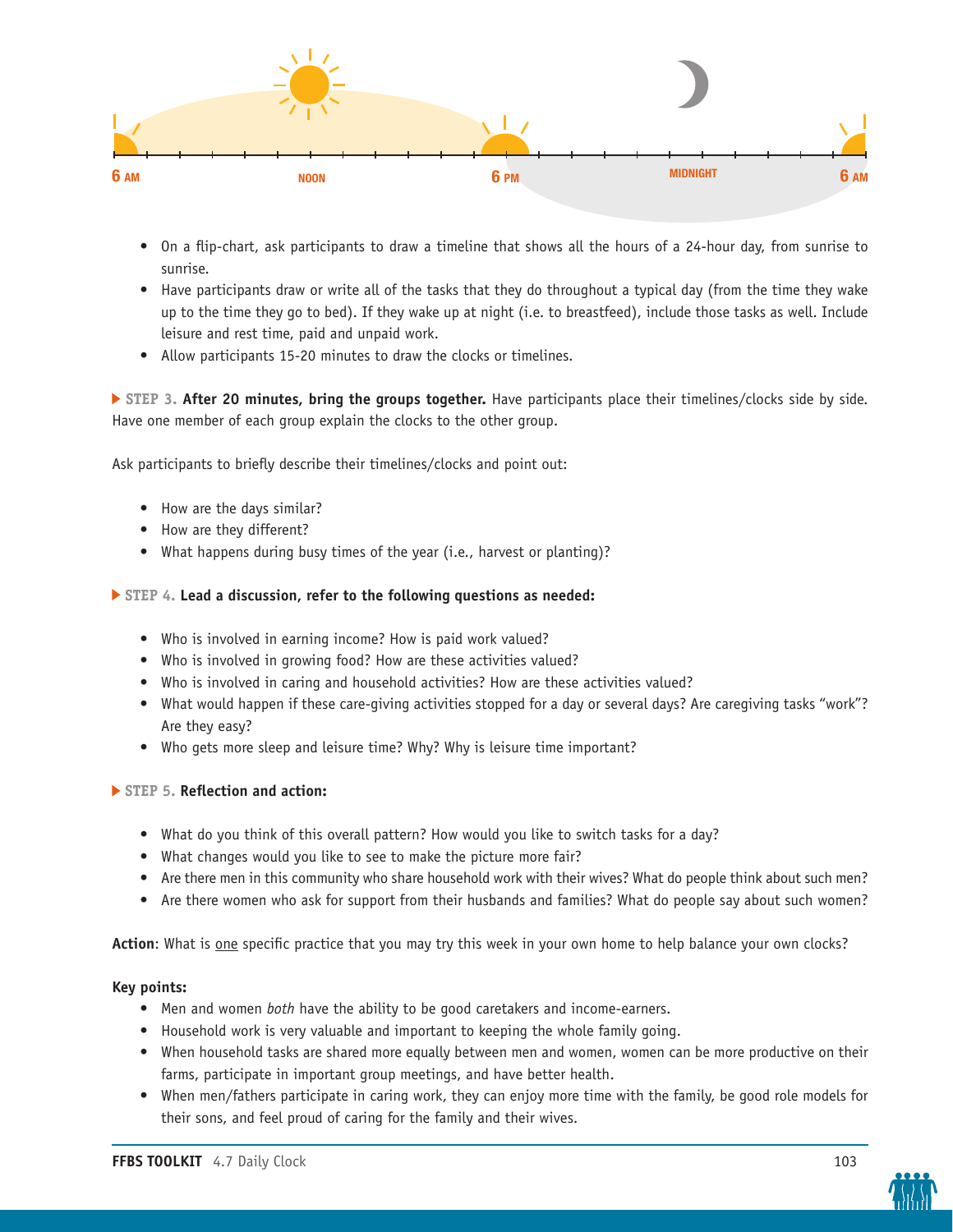# **4.8 Harmony in the Home Role-Play**

| <b>SEASON</b>           | Pre-Sowing                                                                                                                                  |
|-------------------------|---------------------------------------------------------------------------------------------------------------------------------------------|
| <b>OBJECTIVE</b>        | To illustrate the possibility of changing gender roles, and to demonstrate a positive<br>scenario of cooperation and sharing household work |
| <b>TIMEFRAME</b>        | 30 minutes                                                                                                                                  |
| <b>MATERIALS NEEDED</b> | Props for the play (cooking pot, doll, etc.)                                                                                                |
| <b>IDEAL WORKSPACE</b>  | A space large enough for participants to sit/stand and watch role-playing                                                                   |

## **Background**

Many times the idea of change can be intimidating. Some family members may agree to share work more equally, but others may be fearful of what others will say. This exercise allows participants to envision what cooperation within the home could look like, and how family members might start sharing some non-traditional tasks, and in the process, enjoy spending time together.

**Note:** should take place after the "Daily clock" exercise.

### **Steps to follow for the activity:**

 **STEP 1. Introduction:** Ask group members to recall some of the key points from the "Daily clock" exercise, and ask whether they have talked about this with partners or with their families. Explain that this exercise is going to continue some of the discussions we've had earlier on this topic of working together in the home.

 **STEP 2. Role-play of a harmonious home:** Ask for three volunteers to act out a short scene. Take the volunteers aside and explain that they are going to illustrate a scenario in which in-laws and husbands are performing some of the roles that are usually allocated to women only. They are to demonstrate a happy scenario, in which every member is chatting cheerfully with each other.

Allocate each player a role and have them choose what they are going to do, for example:

- Mother-in law (busy cooking, helping child with homework)
- Woman (keeping business records, counting cash)
- Husband (washing clothes, fetching water, bathing child)

Start the role-play, having the three to do their activities and chat with each other, happily, for a few minutes.

 **STEP 3. Player Discussion:** Stop the action and ask each of the three players, in turn:

• How do you feel about role-playing this situation?

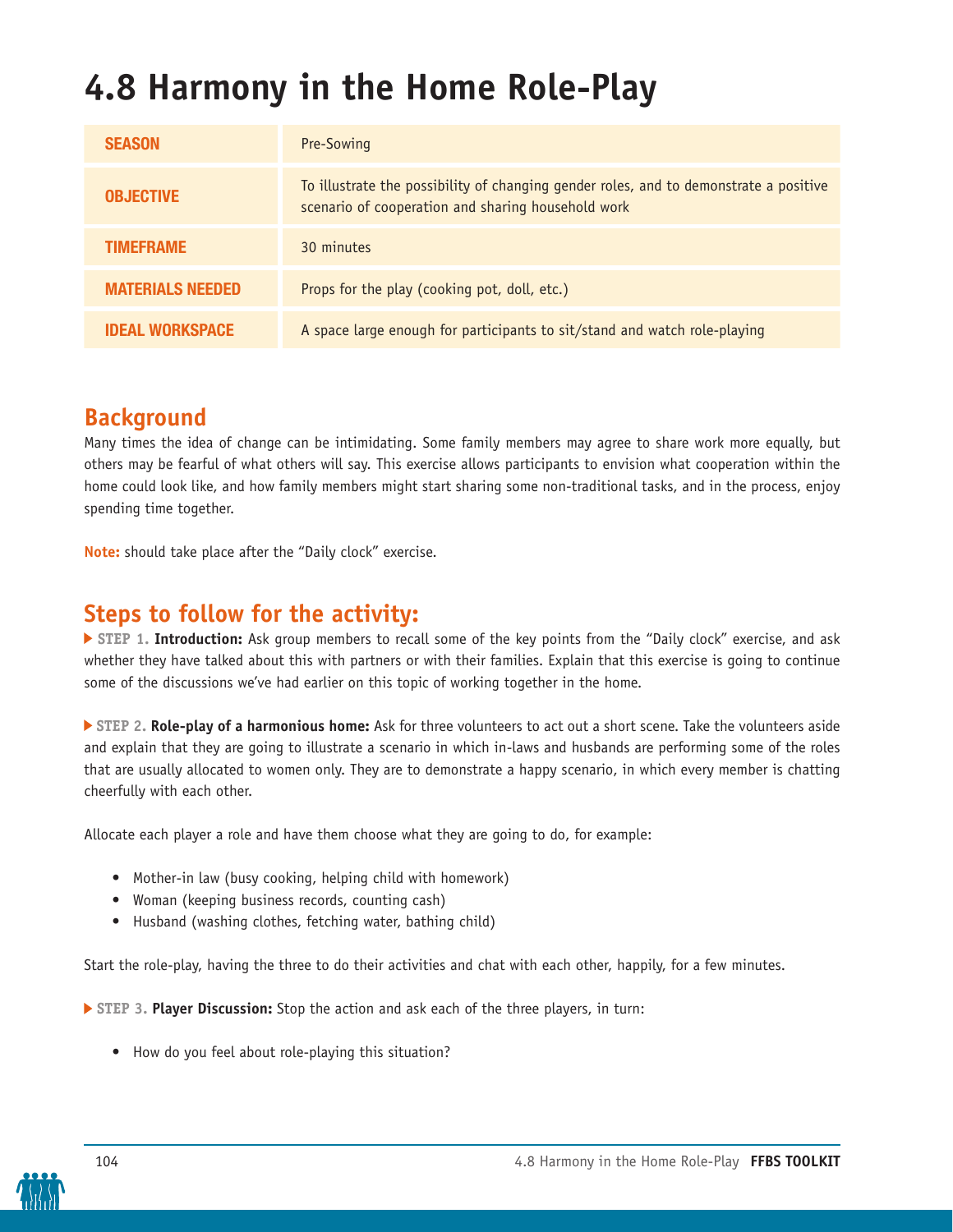**STEP 4. Observer Discussion:** Turn to the other participants and begin a discussion about the scene. Ask:

- How do you feel about watching this situation?
- Are the family members treating each other with respect? How so?
- What would the neighbors think about the situation?
- Could this situation happen in your household or community? What would need to happen so it could become true?

 **STEP 5. Role-play of a negative scenario:** Using the same (or new) volunteers, ask them to act out a second scenario, in which each of the family members is doing their typical roles, and shouting or silencing each other.

- Mother (cooking, breastfeeding, washing, helping children with schoolwork at the same time)
- Mother-in-law (resting, criticizing)
- Husband (impatient for dinner)

Stop the action and ask the participants to describe what they saw. Ask:

- How do you feel about watching this situation?
- Are the family members treating each other with respect? How so?
- What would the neighbors think about the situation?
- Does this situation happen in your household or community?
- Which scenario feels more true to life—the first or second?

#### **STEP 6. Checking on our actions:**

Ask the group members to first discuss:

• How the workload-sharing is going in their own households.

Then ask for volunteers to role-play (or describe):

• An actual situation when they asked for help from their family, or where they supported their family members.

Finally, ask the group members to discuss:

- Was the outcome positive? Negative?
- What are the obstacles to asking for help?
- What are the obstacles to trying new roles?
- How can women assertively ask for support from household members?
- How can the group help them get support from families?

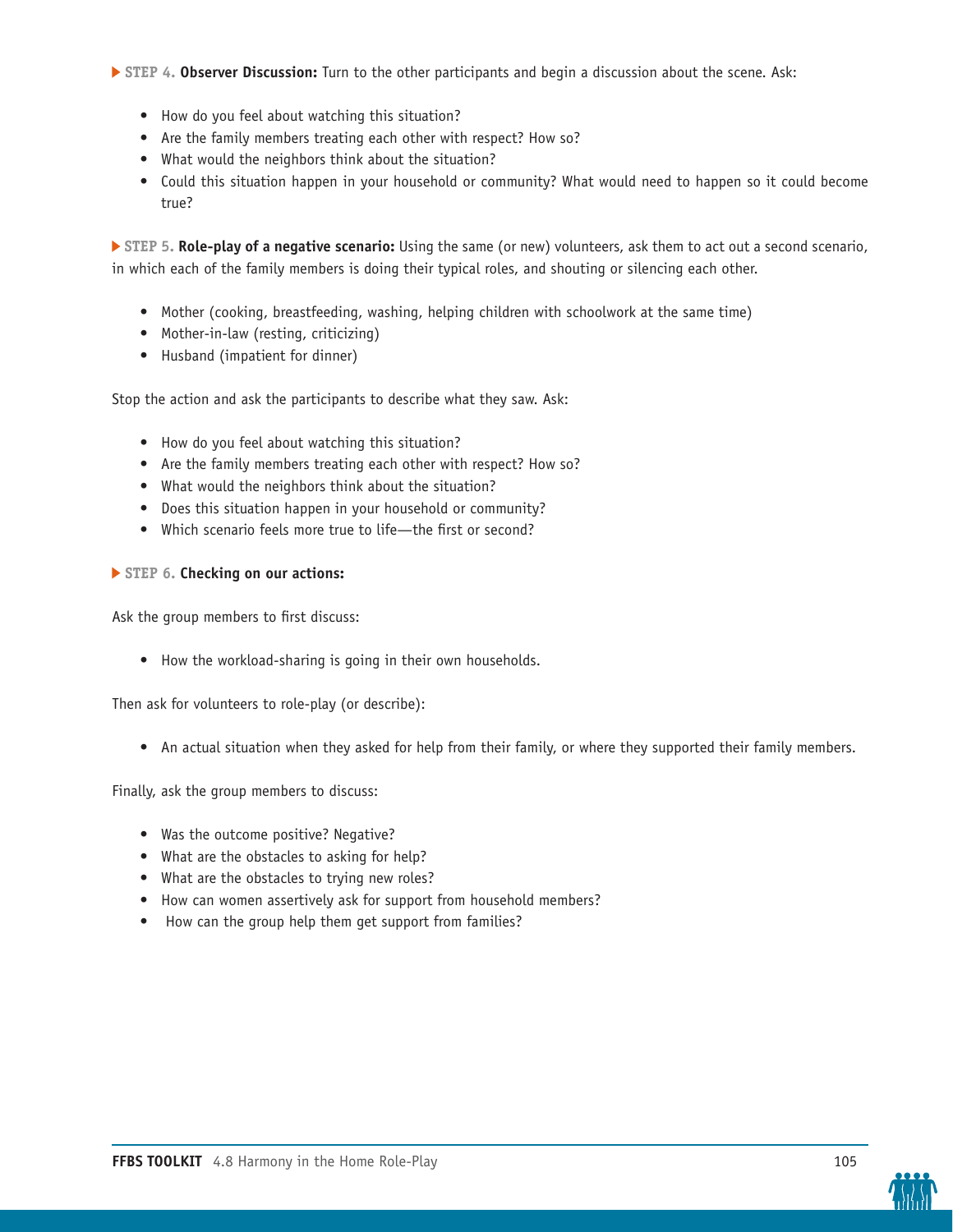# **4.9 Household Decision-Making Pile-Sort8**

| <b>SEASON</b>           | Vegetative Stage                                                                                                          |
|-------------------------|---------------------------------------------------------------------------------------------------------------------------|
| <b>OBJECTIVE</b>        | To explore who in the household has authority to make important decisions, and<br>how decision-making could be more equal |
| <b>TIMEFRAME</b>        | 1 hour                                                                                                                    |
| <b>MATERIALS NEEDED</b> | Pieces of different colored cardboard or paper (cut up into rectangles), and markers                                      |
| <b>IDEAL WORKSPACE</b>  | Will need flat space, where participants can spread the colored cards out on the<br>ground and all can view               |

## **Background**

Gender is one form of power, and within the household, different household members have different power/authority to make important decisions. Social rules and gender upbringings usually give the head of household (usually a man) the main authority for making the most important household decisions.

Although men and women participate "jointly" in many decisions, women do not always have real or equal say in the decision. They may be "consulted" about the discussion, but if they cannot change the final outcome, they do not really have equal say. In some cases, family members may simply be "informed" about a decision, after someone else has taken it—they have no real control over the decision.

When women are not empowered to make more decisions on their own, the household runs less efficiently (they have to wait for another person to make decisions). When one person takes decisions for others, they have a tendency (whether they realize it or not) to act in their own interest.

Within the same household, women sometimes have different perspectives, different needs, and different information than men; this information is important for making decisions that benefit everyone in the family. Women also make significant contributions to the income and care of the family; they have a right to participate in the important decisions.

When families have a discussion process where both spouses can participate fully in the decision-making process, they may have a better relationship and can make sounder decisions.

### **Steps to follow for the activity:**

 **STEP 1.** Start by introducing the exercise: In every household, there are many decisions that need to be made to maintain the family well-being and plan for the future. Important decisions can be difficult to make. Today we are going to explore what those decisions are, who makes them, and how they are made.

Ask participants to brainstorm a list of the critical decisions that are needed to make to keep the fed, and maintain the family well-being, and plan for the future.

<sup>8</sup> Adapted from: *Group Empowerment: Core topics, Strategies, and Tools for Group Dialogues. (*2012). CARE Pathways. Pp. 45.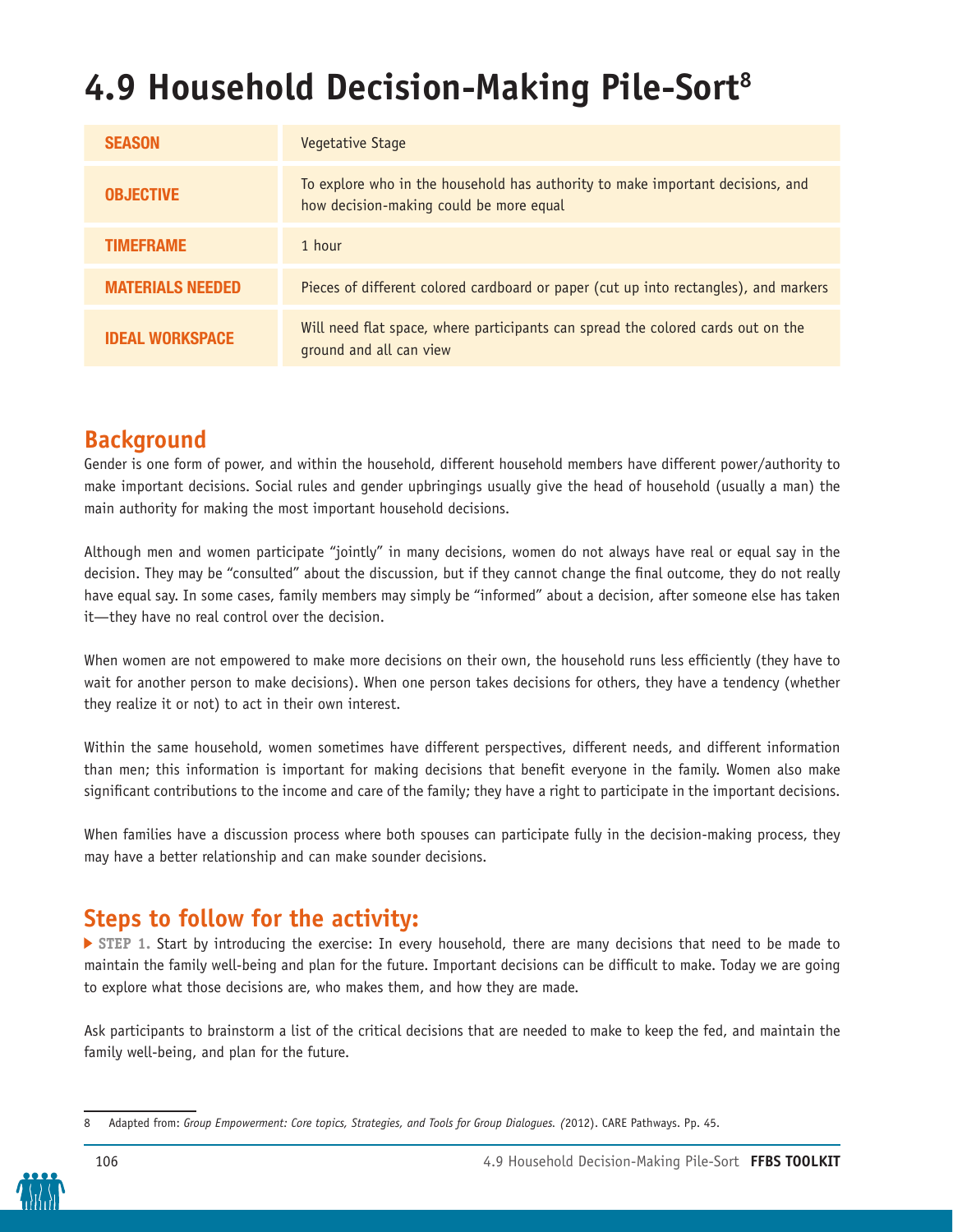**STEP 2.** Have groups spend 10 minutes brainstorming a list of important decisions (12 – 15) that rural household members might need to take. Write one decision per index card. (Give examples if needed, such as investing in farm equipment, deciding when a child should marry, deciding what to plant, deciding whether to start a business activity...)

As participants are brainstorming, briefly discuss why each decision is important.

 **STEP 3.** On a piece of flip-chart or on the ground, create pockets or categories labelled:

- A woman alone
- A man alone
- A woman and man together

 **STEP 4.** Have participants discuss each of the different decision cards, and place it under one of the three categories above based on who normally makes that decision. Ask participants if they have missed any tasks.

 **STEP 5.** Facilitate a discussion around the following questions:

Looking at the piles we have created, who makes the most decisions? (Count the decisions in each pocket)

- Look at the decisions in the "man alone" category:
	- What type of decisions are these?
	- Why are these decisions usually only made by a man?
	- What happens if a spouse disagrees with this decision?
- Look at the decisions in the "woman alone" category:
	- What type of decisions are these?
	- Why are these decisions only made by a woman?
	- What happens if the spouse disagrees with this decision?
- Look at the decisions in the "joint" category:
	- What types of decisions are these?
	- Why do these decisions usually have to be made together?
	- What happens when partners disagree?
- Ask for an example of one of these important "joint" decisions where partners **disagreed or had** difficulty coming to agreement:
	- Who was involved?
	- How do you finally reach an agreement?
	- Did you feel you had equal say in the decision? Why/why not?
	- Was everyone happy with the outcome of the decision?
- Ask for an example of one of those important "joint decisions" **where both partners had equal say in the proces**s – and reached an agreement
	- Who was involved?
	- How did you finally reach an agreement?
	- Did you feel you had equal say in the decision? Why/why not?
	- Was everyone happy with the outcome of this decision?

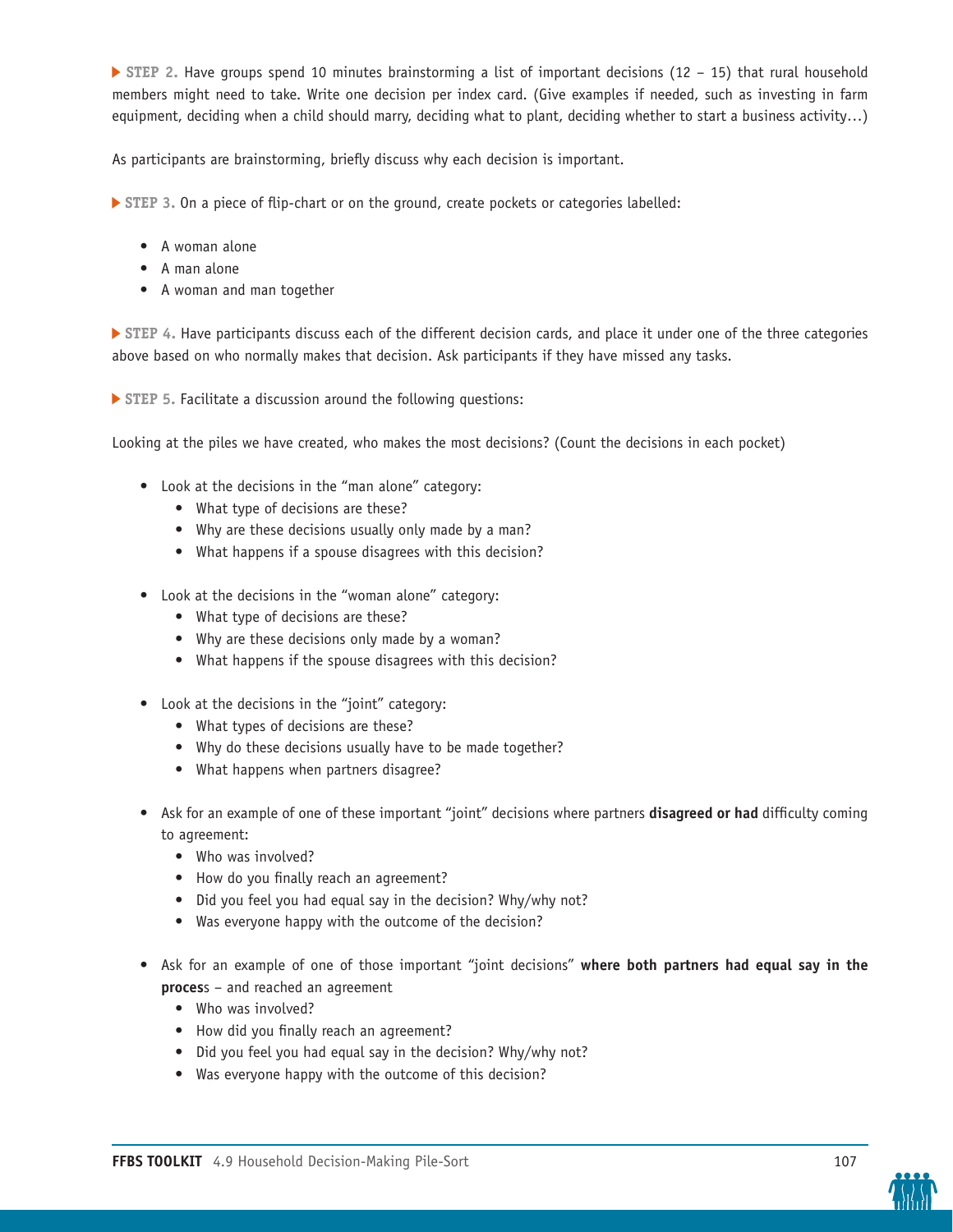- **• Ask:** What do you think about the pattern of decision-making that we have described above?
- What cards would you like to move from one pile to the other? (Allow participants to shift cards to different pockets)

#### **STEP 6. Discuss with the groups:**

Bring the separate groups (men and women) together. Allow each group 5-10 minutes to share their discussion while the other group listens.

- What surprised you about the other group's presentation?
- What are the similarities between the two groups' discussions?
- What are the risks or harms to the family when one person makes decisions without respecting the views of the others?
- What are the benefits to the family of a process in which both partners have equal voice in the decision?

 **STEP 7.** Putting it in practice: Have the participants turn to a neighbour. Discuss one specific change that women (and men) said they would like to see in terms of decision-making.

- What would a more satisfactory decision-making process look like?
- How could you start to make this change?
- What's one small action you will you take this week to practice this?

 **STEP 8.** Group leader: Record the goals to follow up in the next meeting.

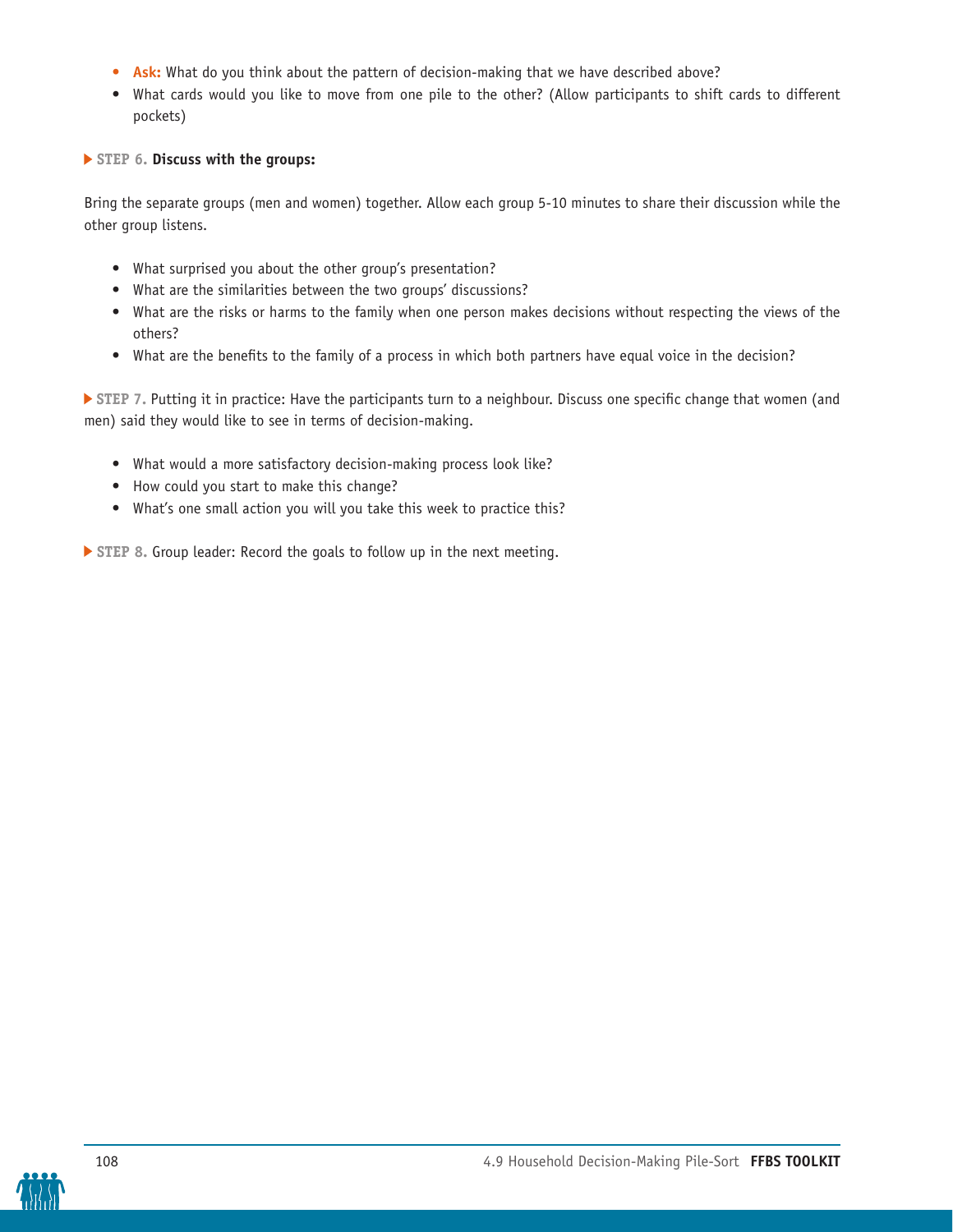# **4.10 Act Like a Man, Behave Like a Lady9**

| <b>SEASON</b>           | Sowing/Weeding                                                                                                                                                             |
|-------------------------|----------------------------------------------------------------------------------------------------------------------------------------------------------------------------|
| <b>OBJECTIVE</b>        | To identity the differences between rules of behavior for men and for women; To<br>understand how these gender rules can negatively affect the lives of both women and men |
| <b>TIMEFRAME</b>        | $45$ minutes $-1$ hour                                                                                                                                                     |
| <b>MATERIALS NEEDED</b> | Flip-chart, markers, tape                                                                                                                                                  |
| <b>IDEAL WORKSPACE</b>  | Enough space to sit and stand                                                                                                                                              |

## **Background**

This activity is a good way to understand perceptions of gender norms. Remember that these perceptions may also be affected by class, race, ethnicity, and other differences. It is also important to remember that gender norms are changing in many countries. It is getting easier, in some places, for men and women to step outside of their "boxes." If there is time, discuss with the group what makes it easier in some places for women and men to step outside of the box.

**Note:** This activity can be done in a mixed- or single-sex group. For more intimate conversations, you may want to work with single-sex groups. When working with a mixed-sex group, divide the groups into 2 when they are writing the lists. Bring them back together to share.

## **Steps to follow for the activity:**

 **STEP 1.** Ask the male participants if they have ever been told to "Act like a Man." Ask them to share some experiences of someone saying this or something similar to them.

• Why do you think they said this? How did it make you feel?

Now ask the female participants if they have ever been told to "Behave like a lady." Ask them to share some experiences of someone saying this or something similar.

• Why do you think they said this? How did it make you feel?

 **STEP 2.** In large letters, print on one sheet of flipchart paper the phrase **"Act Like a Man."** On another sheet, write the words **"Behave Like a Lady."** Ask participants to write all of the behaviors that **women** are told in their community and what **men** are told in their community are told about how they should behave to be a "proper" man or woman. (see the below chart for examples). Write these on the sheet.

 **STEP 3.** When the group has no more to add to the list, ask one participant to read them aloud. Facilitate a discussion around the questions listed below.

• What do you think of these two lists? What are the differences between the two?



<sup>9</sup> Adapted from: *Engaging Boys and Men in Gender Transformation: The Group Education Manual. (*2008). The ACQUIRE Project and Promundo. ISBN 978-1-885063-77-9.Pp. 72.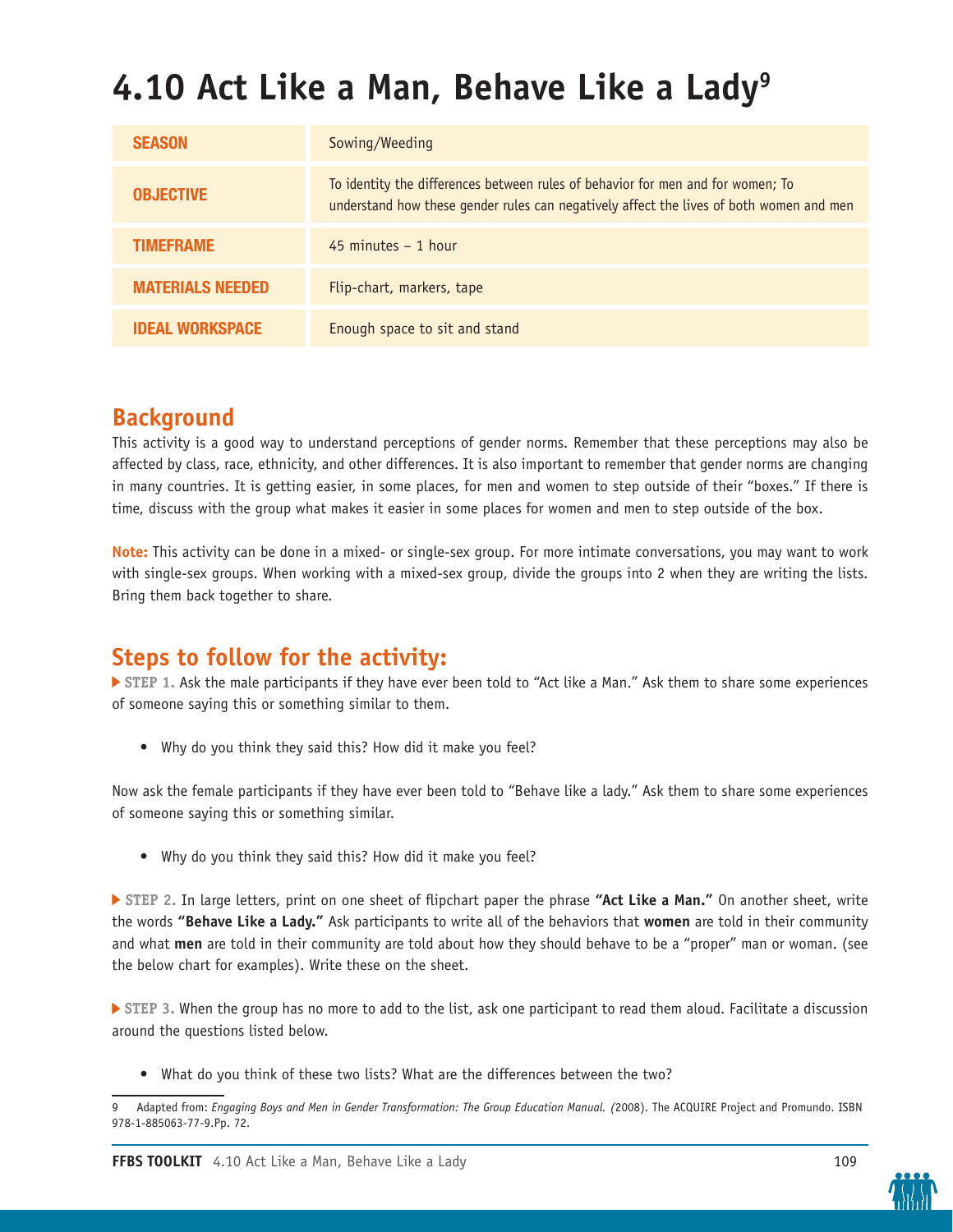- Can any of these messages can be potentially harmful? Why? (Place a star next to each message and discuss one by one.)
- How does living in the box limit **men's** lives and the lives of those around them?
- What happens to **men** who do not follow all of these gender rules (e.g. "live outside the box")? What do people say about them? How are they treated?
- How does living in the box limit **women's** lives and the lives of those around them?
- What happens to **women** who do not follow gender rules? What do people say about them? How are they treated?
- Are these rules fair for both men and women?

#### **Example:**

| <b>ACT LIKE A MAN</b>                | <b>BEHAVE LIKE A LADY</b>      |
|--------------------------------------|--------------------------------|
| Be the breadwinner                   | Be passive and quiet           |
| Do not cry                           | Be the caretaker and homemaker |
| Don't ask for help                   | Don't complain                 |
| Use violence to resolve conflicts    | Be seen, not heard             |
| Stay in control and do not back down | Follow men's lead              |
| Drink alcohol                        | Be smart, but not too smart    |
| Smoke                                | Produce children               |
| Make decisions for others            | Get married                    |

 **STEP 4. Role-play the opposite sex**: Ask for a **male volunteer** to do a silent role-play in which he is "acts like a **lady**." Ask a female volunteer to do a role-play, in which *she* "acts like a **man**."

- Why does this make us laugh?
- How do we learn these rules of behavior?
- What might be the benefits of "living outside the box" –for individuals, families and communities?
- How can you, in your own lives, challenge some of the unfair ways in which men/women are expected to act?
- What is one action you might try this week?

**Input:** Throughout their lives, men and women receive messages from family, media, and society about how they should act as men or women and how they should relate to other women and to other men. Many of these differences are constructed by society and are *not* part of our nature or biological make-up. Many of these expectations are completely fine, and help us enjoy our identities as either a man or a woman.

However, some gender stereotypes and rules can negatively impact our lives and communities, and limit our potential as human beings. We can think collectively about how to challenge them and promote more positive gender relations in our communities. We are all free to create our own gender boxes and rules and to decide how we choose to live our lives as human beings.

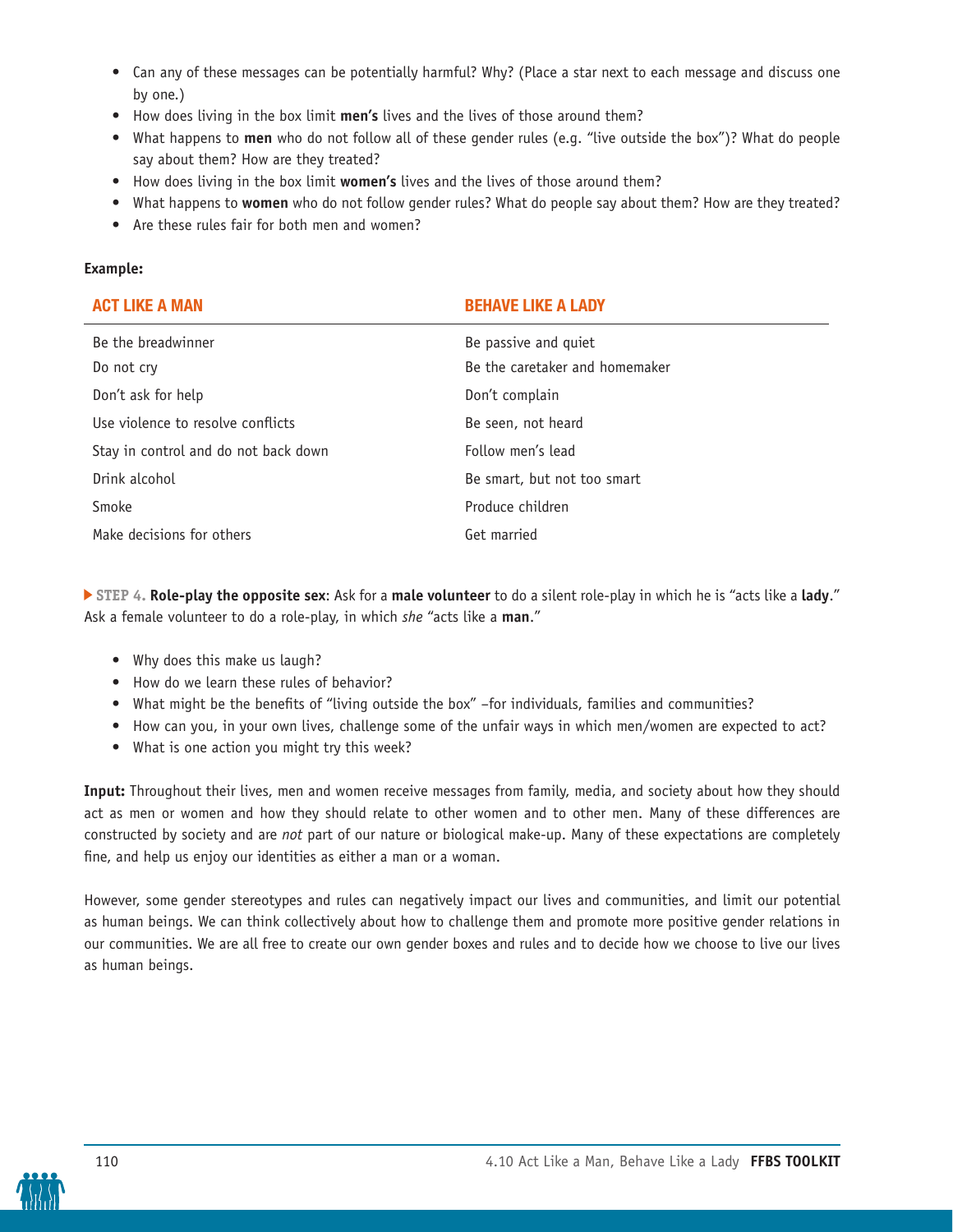# **4.11 Learning to Listen<sup>10</sup>**

| <b>SEASON</b>           | Sowing/Weeding                                                                                                                                                                                                               |
|-------------------------|------------------------------------------------------------------------------------------------------------------------------------------------------------------------------------------------------------------------------|
| <b>OBJECTIVE</b>        | To demonstrate and practice active listening skills (using mind, heart, and body<br>language) to improve communication and understanding; to reflect on how gender<br>affects whose voice is heard (in a household or group) |
| <b>TIMEFRAME</b>        | 30-45 minutes                                                                                                                                                                                                                |
| <b>MATERIALS NEEDED</b> | <b>None</b>                                                                                                                                                                                                                  |
| <b>IDEAL WORKSPACE</b>  | Enough space for participants to be able to sit in groups of three                                                                                                                                                           |

### **Background**

Within groups or within a household, gender, status and rank often determine whose voice gets heard. When people are routinely *not* listened to, they may become frustrated, or they may begin to believe that their opinions are not important.

Good communication is critical to working in groups, to building harmonious relationships, and to joint decision-making. Active listening is a communication skill that takes practice to develop. It requires paying attention, empathy (caring), and openness to seeing from another's perspective.

This exercise enables participants to practice active listening, and to reflect on communication in the household or in groups.

### **Steps to follow for the activity**

 **STEP 1.** Divide participants into groups of 3. Give the first instruction: Ask participants to think about a moment in your life when you were very happy.

Have each group decide who is A, B, and C:

- A is the storyteller
- B is the listener
- C is the observer

Explain that when you give the signal, A begins to tell her/his story, B must listen actively, and C should watch. Give the signal for storytellers to start.

 **STEP 2.** After a few minutes stop the process. Without stopping to discuss, give the next instruction: Repeat the scenario, but this time, A will continue telling the story but now B will not listen actively or pay attention to the storyteller. Again, C must observe what B does.



<sup>10</sup> Adapted from: *Nutrition Family Community.* Helen Keller International in Bangladesh and Save the Children, USA. Pp 15-17. ISBN 978-984-33- 1706.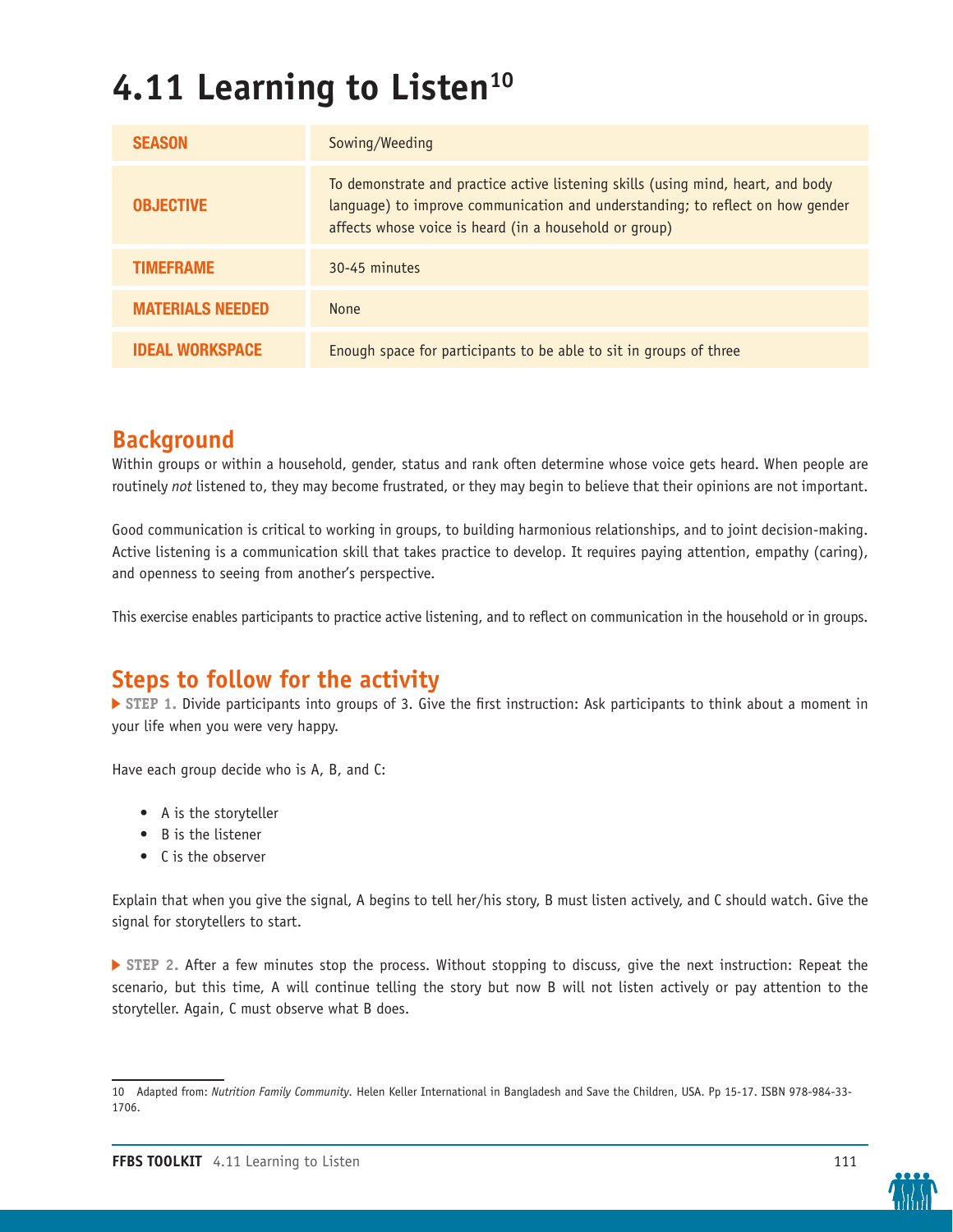**STEP 3.** After a few minutes stop and discuss what happened:

#### Ask the **observers**:

- How did you know that B was listening?
- How could you tell when they stopped listening?
- What body language did you use to show that they were paying attention?
- What body language showed that they were not listening?

#### Ask the **storytellers**:

- How did it make you feel when they were or weren't listening?
- How did it change the way that you told your story?

 **STEP 4.** With the entire group, ask participants to reflect on their own experiences:

- Have you experienced situations like this before? What happened? How did you respond in these situations?
- Why is active listening an important part of communication?
- How do you know when active listening takes place in your home?
- How do you know when active listening takes place in community meetings?
- What can we do to make sure that everyone's voice is heard (in the home, or in a group)?

**▶ STEP 5. Explain and discuss: People speak with their whole bodies, and we need to listen with our whole bodies** heads, hearts, and hands and feet.

- Listening with our head means being open, non-judgmental, and interested.
- Listen with our heart means putting ourselves in the other person's perspective.
- Listening with hands and feet means using body language to pay attention to the speaker

 **STEP 6.** Ask participants to get back in groups of three. One speaker and one listener sit facing each other, and the third is the observer. Speakers have 2 minutes to talk about their hopes for the future. Listeners and observers must listen and not interrupt. After 2 minutes, call "stop," and ask the listeners to repeat what the speaker said.

Ask the observers:

• Did the listener give an accurate summary? Did the listener reflect the speaker's thoughts, ideas, emotions and intentions?

 **STEP 7.** Summarize the key points about active listening.

- Working together requires us to listen well and be clear when we speak.
- Listening is hard work; it means having an open ear to others.
- Active listening is through the head, heart, and body: Listen to thoughts, feelings, and intentions.
- Communication is a give and take: both speakers and listeners have to make an effort for it to succeed.
- Within the household, everyone has important things to say.
- Better decisions can be made when everyone in the household has a chance to be heard.
- When we listen actively to our family members, we show respect and bring harmony to the home.

 **STEP 8.** Homework: Practice active listening in your home: repeat what others have said. Think about whether or not you can report their message accurately. Share what you have learned today with your family members.

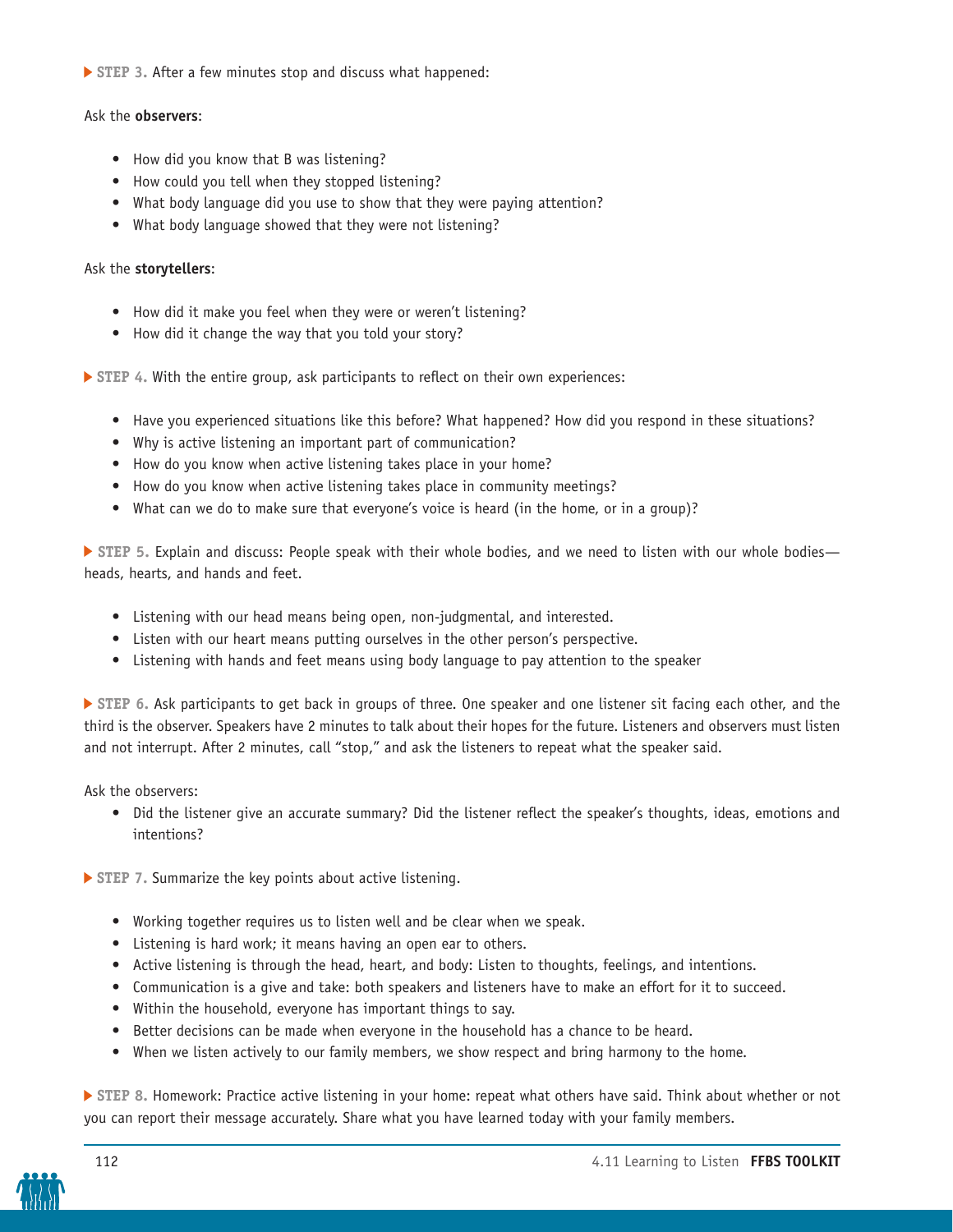# 4.12 Persons and Things<sup>11</sup>

| <b>SEASON</b>           | Sowing/Weeding                                                                                                                                                                                                                                                                                                                                                                                                                                               |
|-------------------------|--------------------------------------------------------------------------------------------------------------------------------------------------------------------------------------------------------------------------------------------------------------------------------------------------------------------------------------------------------------------------------------------------------------------------------------------------------------|
| <b>OBJECTIVE</b>        | To illustrate the existence of power in relationships and its impact on individuals<br>and relationships                                                                                                                                                                                                                                                                                                                                                     |
| <b>TIMEFRAME</b>        | 45-60 minutes                                                                                                                                                                                                                                                                                                                                                                                                                                                |
| <b>MATERIALS NEEDED</b> | It is important to be sensitive to how participants react to being assigned the role<br>of "persons" or "things" and to be prepared to make the necessary accommodations<br>or changes. For example, rather than have the participants actually carry out the<br>role-play, the facilitator might invite participants to discuss in pairs how "persons"<br>might treat "things" and the feelings that this might generate for the "persons"<br>and "things." |
| <b>IDEAL WORKSPACE</b>  | Enough space for moving around; may want to take the exercise outside                                                                                                                                                                                                                                                                                                                                                                                        |

### **Background**

Power is at the heart of gendered roles and relationships. There are different forms of power: Power over (power to control others), power to/power within (power to achieve one's goals), and power with (power to act together to achieve common aims).

Gendered social norms, beliefs, and institutions tend to vest men with *power over* women, from laws and policies down to household-level interactions. It is essential to understand the extent and impact of men's power over women (and vice versa), as well as the meaning of equality in power between men and women. This requires that men and women understand how they see themselves compared to others of their own sex.

Some men (and women) feel that men need to have power over women in order to maintain order and stability. When humans are in a position to exercise power *over* others, they can fail to respect others' dignity, perspective, or humanity. This exercise helps participants to explore what it feels like to be powerless and to have power over others. It helps reflect on how men and women within families can take responsibility toward sharing power, and using this shared power *jointly* in positive ways.

## **Steps to follow for the activity**

 **STEP 1.** Divide the participants into three groups. Each group should have the same number of participants. (Note: If the number of participants does not allow for an even distribution, assign the "extra" participants to the third group which, as described below, will be the observers.)

 **STEP 2.** Tell the participants that the name of this activity is: *Persons and Things*. Choose, at random, one group to be the "things," another to be "persons," and a third to be "observers."

 **STEP 3.** Read the following directions to the group:



<sup>11</sup> Adapted from Engaging Boys and Men in Gender Transformation: The Group Education Manual. (2008). The ACQUIRE Project and Promundo. ISBN 978-1-885063-77-9.Pp. 73.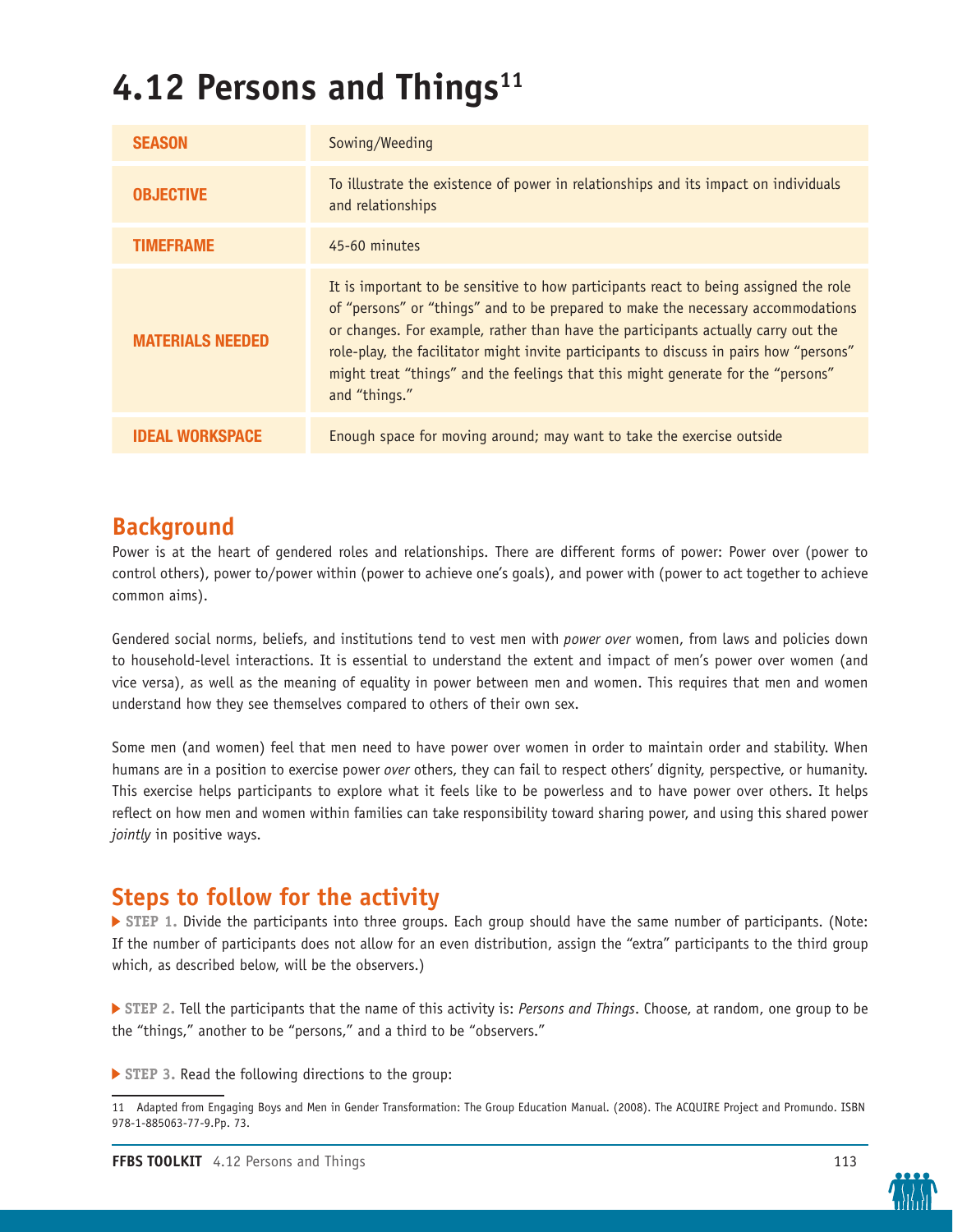- **• THINGS:** You cannot think, feel, or make decisions. You have to do what the "persons" tell you to do. If you want to move or do something, you have to ask the person for permission.
- **• PERSONS:** You can think, feel, and make decisions. You can tell the objects what to do.
- **• OBSERVERS:** You just observe everything that happens in silence.

 **STEP 4.** Assign each "person" a "thing" and tell them that they can do what they want with them (within the space of the room).

**STEP 5. Give the group five minutes for the "people" and "things" to carry out their designated roles.** 

 **STEP 6.** After five minutes, tell the persons and things that they will switch and that now the "persons" will be "things" and "things" will be " persons." Give them another five minutes

 **STEP 7.** Ask the groups to go back to their places in the room and use the questions below to facilitate a discussion:

Ask the following questions to the "persons" and "things" groups:

- How did your "persons" treat you? How did you feel? Did you feel powerless? Why/why not?
- How did you treat your "things"? How did it feel to treat someone this way? Did it make you feel powerful? Why or why not?
- Why did the "things" obey the instructions given by the "persons"?
- Were there "things" or "persons" who resisted the exercise?
- In your daily lives, do others treat you like "things"? Who? Why?
- In your daily lives, do you treat others like "things"? Who? Why?

Ask the following questions to the "observers" group:

- How did you feel not doing anything? Did you feel like interfering with what was happening? If yes, what do you think you could have done?
- In our daily lives, are we "observers" of situations in which some people treat others like things? Do we interfere? Why or why not?

Ask the following questions to the whole group:

- If you had been given a chance to choose between the three groups, which would you have chosen to be in and why?
- Why do people treat each other like this?
- What are the consequences of a relationship where one person might treat another person like a "thing?"
- In your communities, do men most often belong to one of these three groups? Which group?
- Do women most often belong to one of these three groups? Which group? Why do you think this is?
- What are the factors that give people power in relationships? In what spheres of your own life do you have power?
- How does society/culture perpetuate or support these kinds of relationships?
- What can we do to make sure that different groups such as men and women live in an equitable world where they can enjoy the same opportunities, equal treatment, and equal rights?

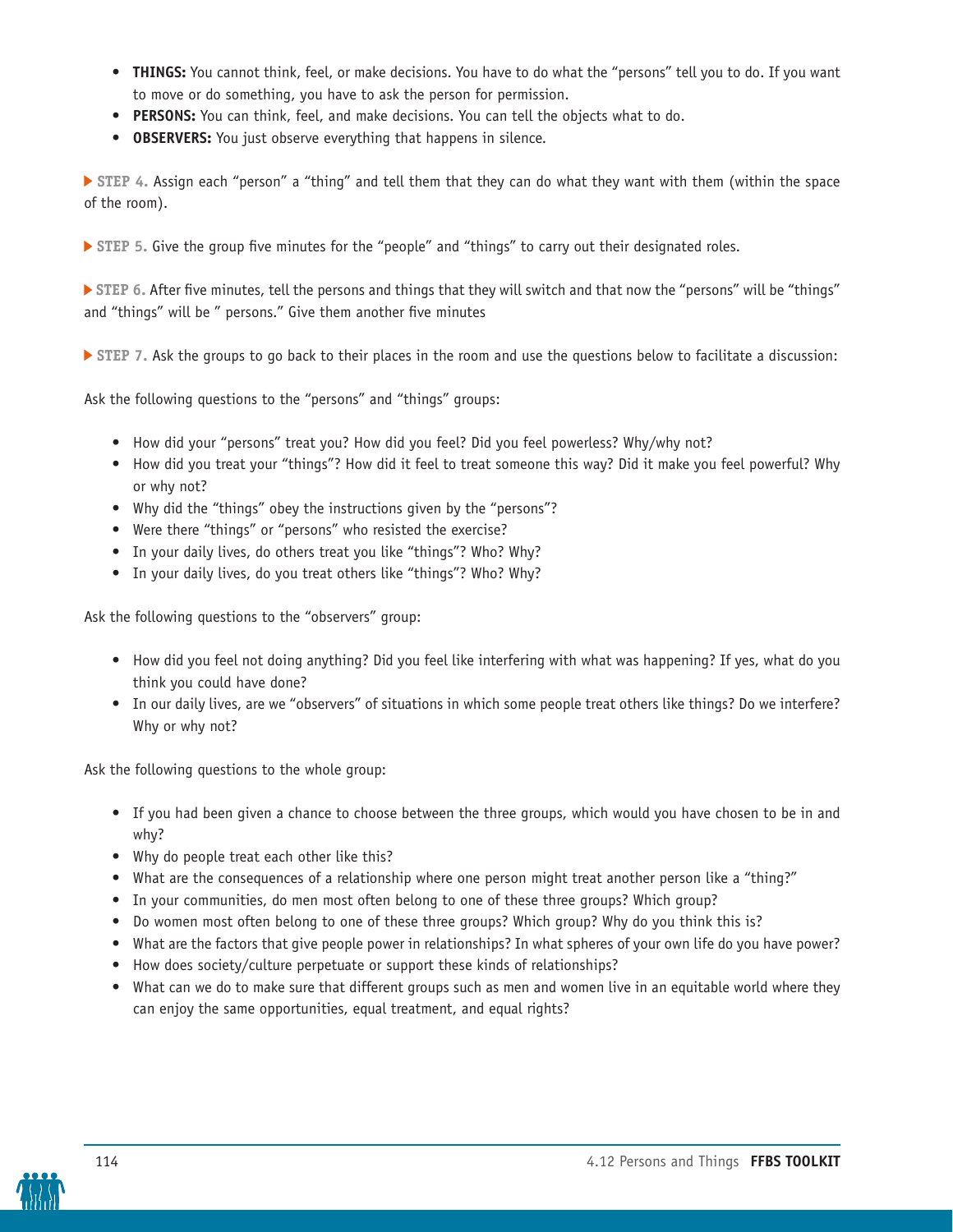# **4.13 Household Decision-making: Cash-flow Tree**

| <b>SEASON</b>           | <b>Harvest</b>                                                                                                                                     |
|-------------------------|----------------------------------------------------------------------------------------------------------------------------------------------------|
| <b>OBJECTIVE</b>        | To value the contributions of women to household budgets and to discuss how men<br>and women can have equal voice in household financial decisions |
| <b>TIMEFRAME</b>        | 1 hour                                                                                                                                             |
| <b>MATERIALS NEEDED</b> | Flip-chart and marker, or materials such as leaves, branches, sticks                                                                               |
| <b>IDEAL WORKSPACE</b>  | Will need flat space, where participants can spread the tree out on the ground and<br>all can view                                                 |

### **Background**

Gender is one form of power, and within the household, different household members have different power/authority to make important decisions. Social rules and gender upbringings usually give the head of household (usually a man) the main authority for making the most important household decisions.

Although men and women participate *jointly* in many decisions, women do not always have equal say in the decision. They may be "consulted" about the discussion, but if they cannot change the final outcome, they do not really have equal say. In some cases, family members may simply be *informed* about a decision, after someone else has taken it—they have no real control over the decision.

Evaluating the sources of income and spending priorities can help families make decisions together. Looking at the health of the family cash "tree" can help men and women see where they can trim back some unnecessary branches, or invest in some of the stronger roots (income activities). This activity gives family members a tool to discuss their own priorities, and see where they are in agreement.

### **Steps to follow for the activity**

 **STEP 1.** Introduction: Explain that we are going to illustrate a picture that discusses the health of our family budget, and how we manage it. Ask participants to draw a tree (like the one below) that represents an average household from their group. Explain:

- The tree represents our household financial situation. The roots represent all of the activities that bring food and income into the household. The deepest, thickest roots represent the most important sources of income.
- At the top of the tree, we have the branches, which represent all the different expenditures. The highest, longest branches represent the most important expenditures. The less important ones are on lower, shorter branches.

**STEP 2. Divide participants into separate groups (men and women), and ask participants to draw their own tree,** labelling the roots with all of the different sources of income and the branches with all of the expenditures that are made in the household.

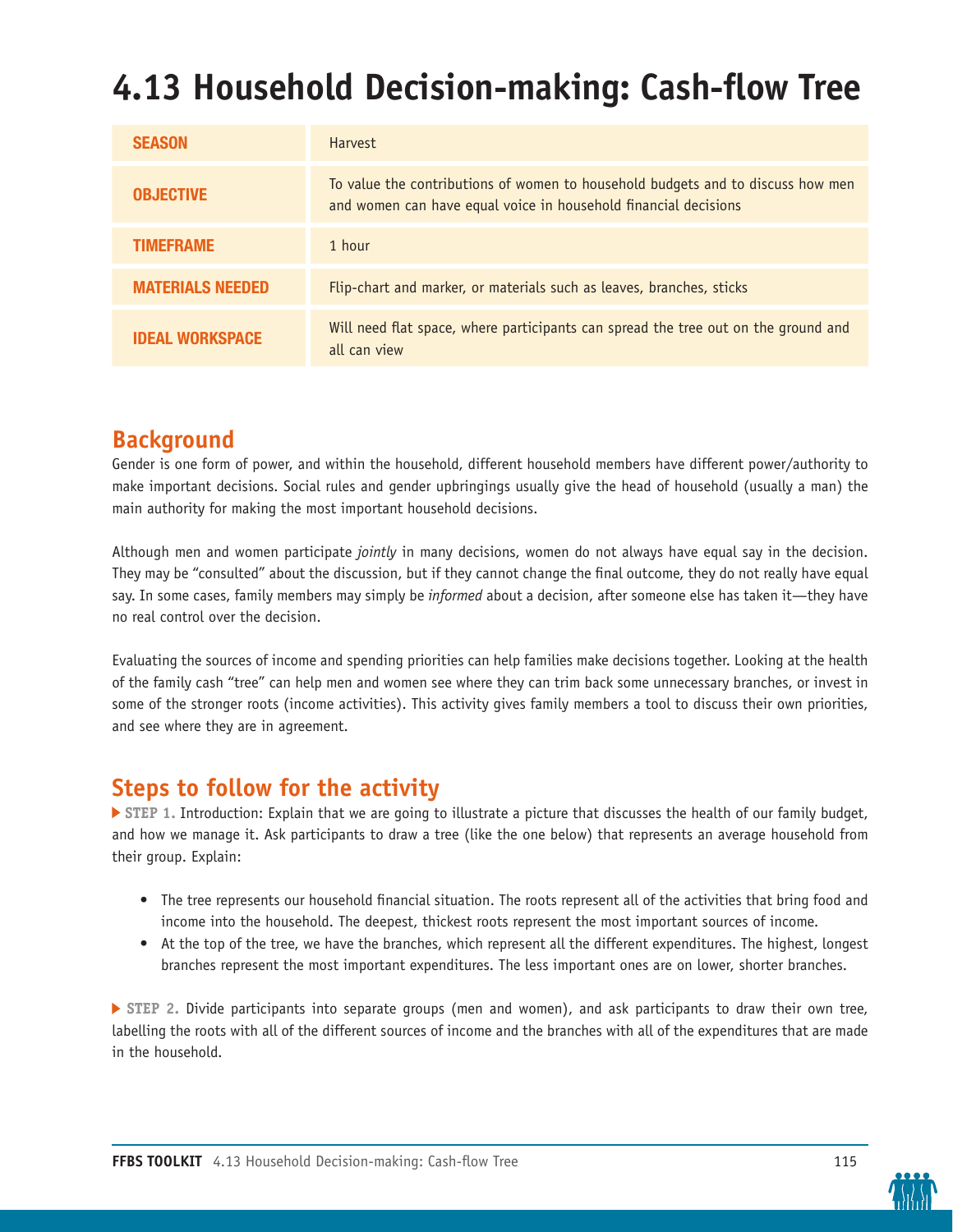Starting with the income sources at the roots, ask participants:

- Who is responsible for the work?
- Who brings this income into the family?

Draw a **symbol** of a man or woman (or both) next to each of the roots, indicating who is responsible.

- **STEP 3.** Moving to the branches, ask participants:
	- Who usually makes these expenditures?
	- Who has the final decision about them?

Draw a picture of a man or woman (or both) next to each of the branches.

 **STEP 4.** Discuss the overall health of the tree with the separate groups using the following questions:

- How healthy is the tree?
- What expenditures are most important for investments in the health and future of the family?
- Are any expenditures harmful or less important for the health and future of the tree?
- What changes would you make to increase inflows or to trim back some of the branches?

 **STEP 5.** Discuss competing demands for money and how families make decisions about what to spend:

- Who seems to be contributing to the inflows of income (the roots)? Who seems to be controlling the expenditures (the branches)? Why is that?
- What expenditures can women make on their own? Why
- What expenditures do women generally not have much influence over? Why is that?
- What are the areas of disagreement over finances? How do these discussions get resolved?
- Looking at this picture, what changes—if any—would you like to see in how decisions are made?

 **STEP 6.** Bring the groups together and have each present their drawings and their discussions. Ask the participants:

- What are the similarities between the trees?
- Where are men and women in agreement? Where are their priorities different?
- What do you notice about the contributions of men and women to the cash inflows? What would happen to the health of the tree if women were not present?
- What do you notice about the presence of women at the expenditure level? How might the health of the tree be improved if women were equally represented at the top of the tree?

 **STEP 7.** End by emphasizing the importance of women's contributions to the household financial well-being and the importance of jointly assessing the priorities.

#### Some key points:

- Women and men often agree on the same major priorities and what expenditures are wasteful.
- Women have a lot of information about what's happening within the household and with the children and with the crops; when we listen to each other's perspectives, we can make better decisions.
- Many of the smaller income streams below the tree are managed by women; investments into these channels might improve the health of the tree.

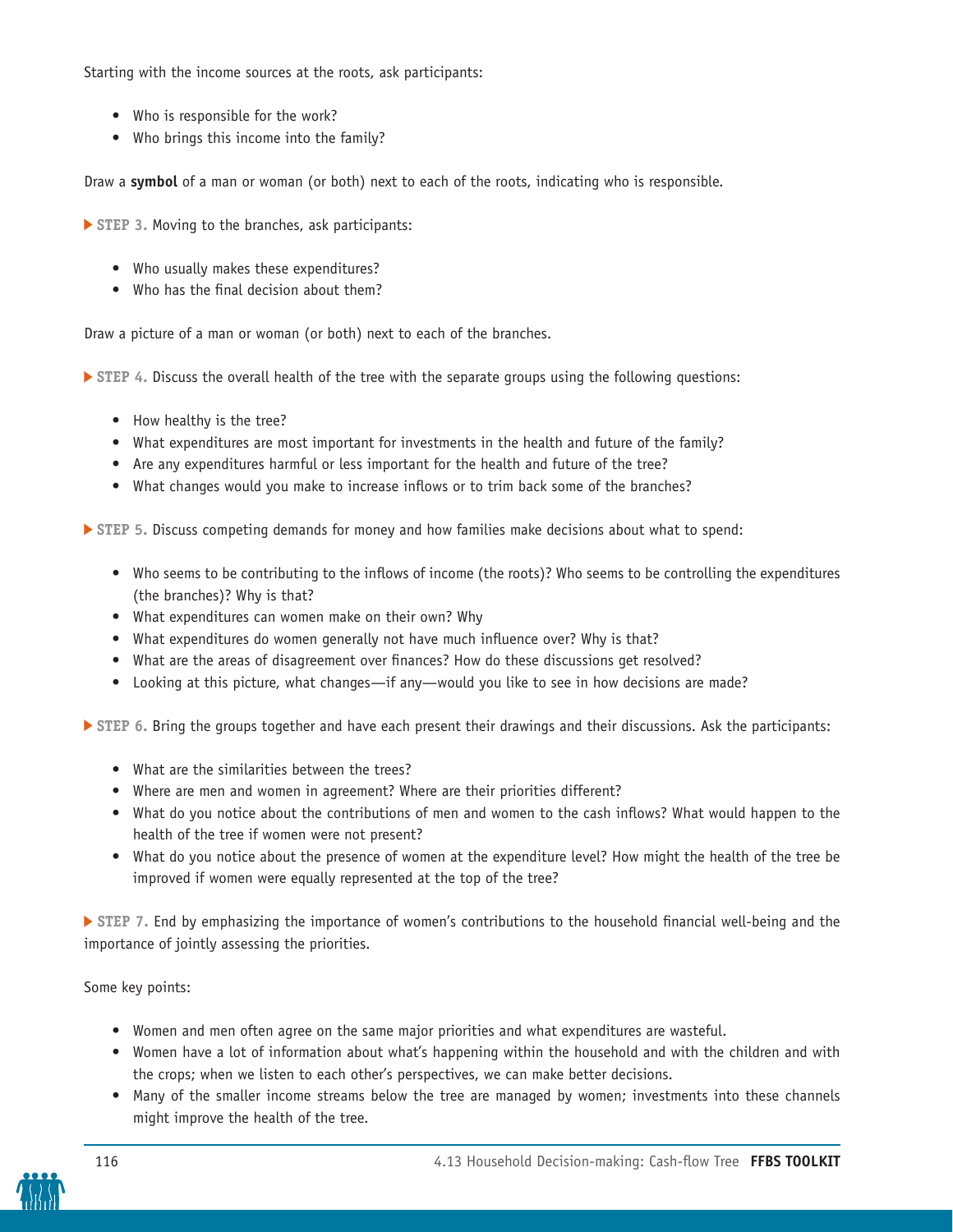• Women's labor makes huge contributions to the main agriculture streams of income that support the household; they have a right to have some control over these income decisions.

 **STEP 8. Homework and next steps:** Ask the participants if they will be able to use this diagram to discuss the budget and spending and savings patterns in their own families. What support (from the group) might they need to try this exercise at home?



#### **Household Expenditure Decisions**

**Sources of Income**

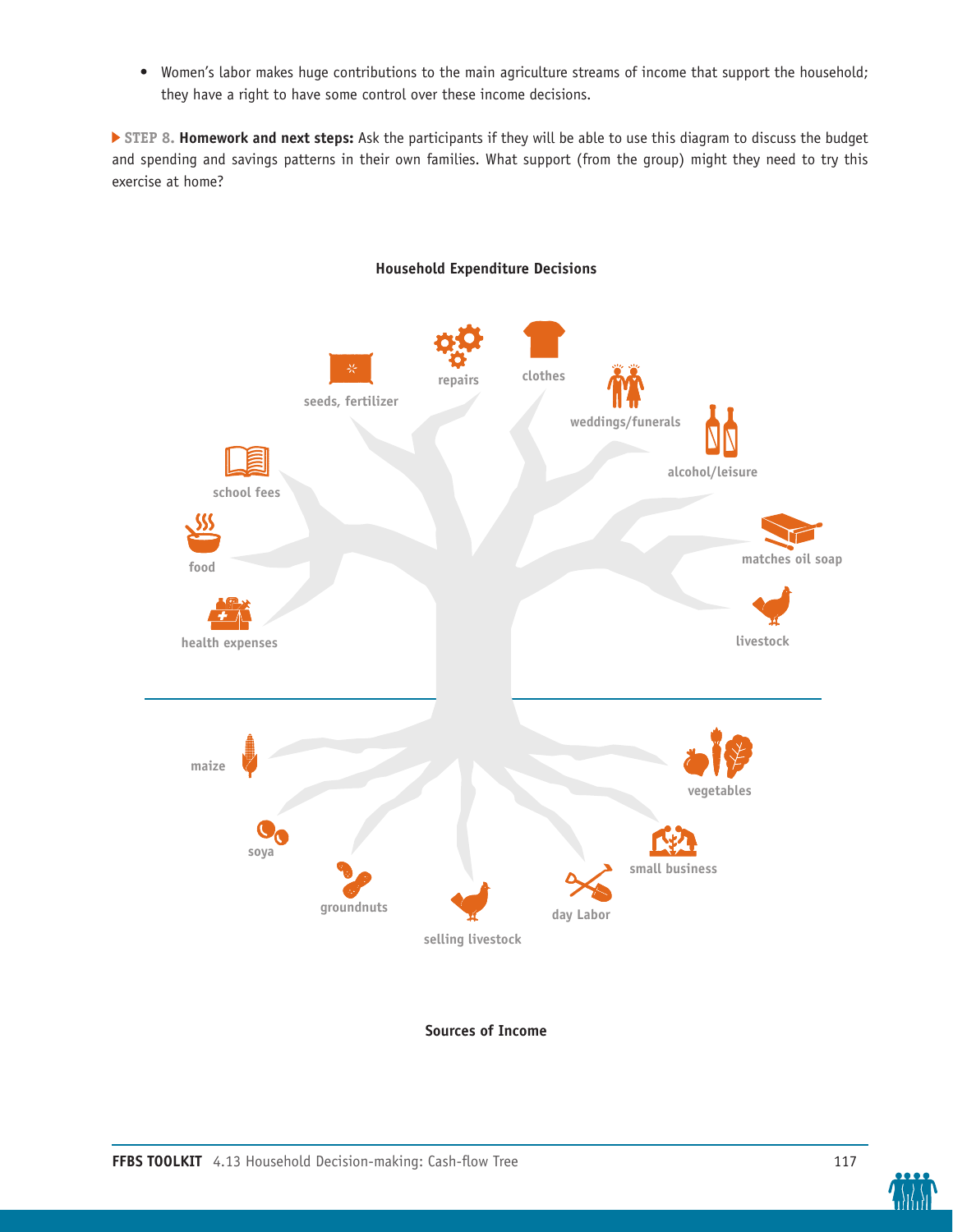# 4.14 Fishbowl Session with Men and Women<sup>12</sup>

| <b>SEASON</b>           | Post-Harvest                                                                                                                                             |
|-------------------------|----------------------------------------------------------------------------------------------------------------------------------------------------------|
| <b>OBJECTIVE</b>        | To share experiences related to gender issues (gender roles) and to develop a better<br>understanding of and empathy for the experience of the other sex |
| <b>TIMEFRAME</b>        | 1 hour                                                                                                                                                   |
| <b>MATERIALS NEEDED</b> | <b>None</b>                                                                                                                                              |
| <b>IDEAL WORKSPACE</b>  | Will need large space, where men and women can sit in two concentric circles.<br>Ideally, start with a lively warm-up exercise                           |

### **Background**

Collaboration means having skills to listen, advise, negotiate, and create trust. Collaborating around different household responsibilities (including agricultural productivity and running a business with your partner) also means looking and listening to a partner in different ways and being aware of the capacities of the other person. This exercise gives men and women the opportunity to listen to and encourage their partners.

**Note:** The discussion questions proposed here are specific to the Pathways program. However, facilitators can use this fishbowl discussion process to talk about any pressing issues that are concerning men or women. The purpose is to create equal platform for men and women to speak, listen, and be heard.

### **Steps to follow for the activity:**

 **STEP 1.** Start with a short energizing warm-up, such as "Partial Viewpoints" or "Working with Change, Working toward Change."

 **STEP 2.** Divide the male and female participants into two groups.

- Ask the women to sit in a circle in the middle of the room facing each other, and the men to sit around the outside of the circle, facing inward.
- Begin a discussion by asking the women the questions listed below. At this time, the men's job is to observe and listen to what is being said. They are not allowed to speak.

#### **STEP 3.1 Discussion for Women:**

- What you have learned or achieved with the group that you are most proud of?
- What is the most difficult thing you have experienced so far as a woman working with the Pathways program?
- What do you want men to understand about the program, so that they can better support women in producer groups?
- What are some changes you have noticed in your household? How have these helped you?

<sup>12</sup> Adapted from: Pawlak, Peter, Henny Slegh, and Gary Barker. (2012). *Journeys of Transformation: A Training Manual for Engaging Men as Allies in Women's Economic Empowerment.* CARE International in Rwanda and Promundo. Pp. 47-49.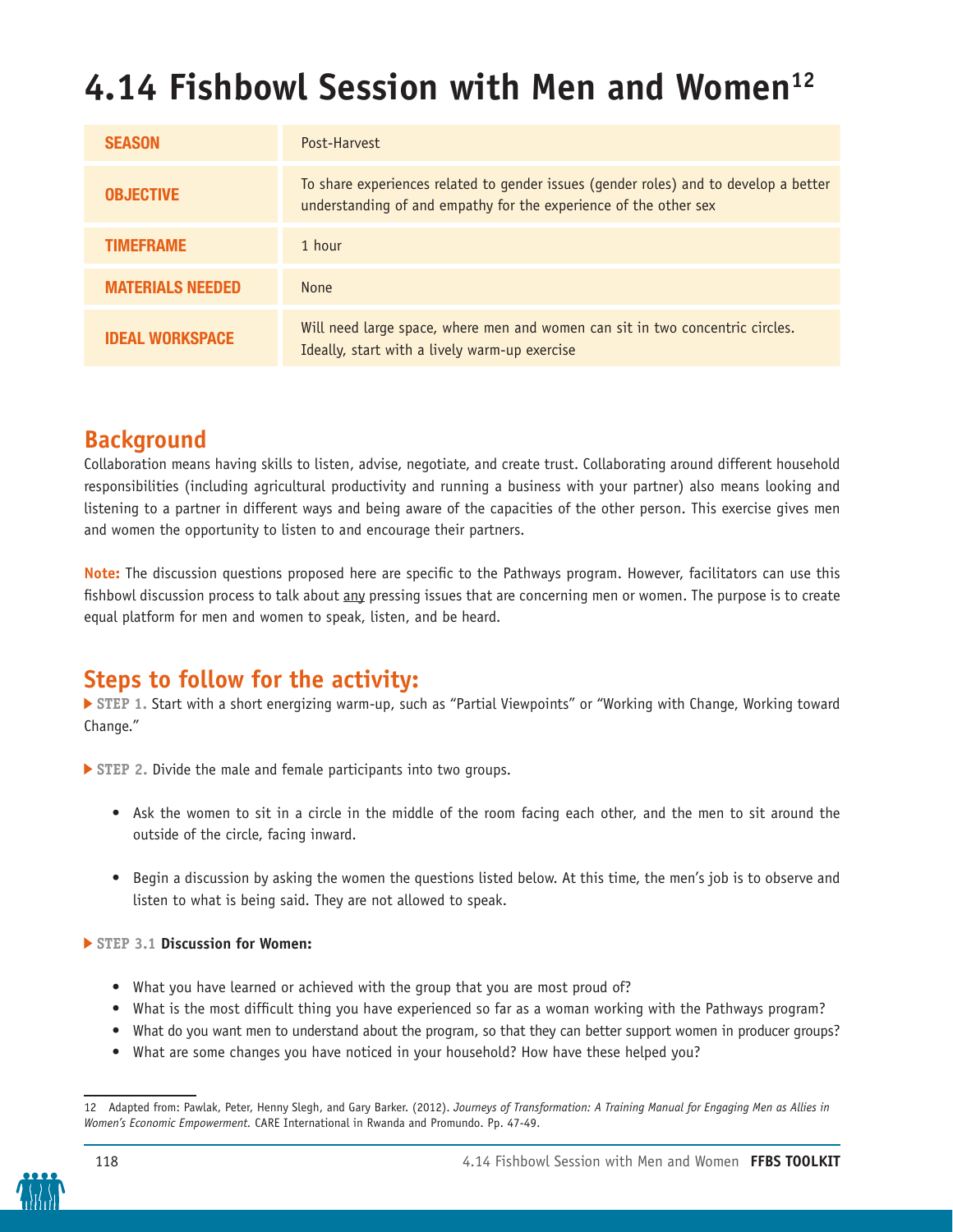After 15-20 minutes, close the discussion and have the **men and women switch places.** Lead a discussion with the men, while the **women listen**.

 **STEP 3.2 Discussion for Men:**

- What have you learned from the Pathways program?
- What do you find difficult to understand about the program?
- What are some changes you have seen in your household or community? How do you feel about them?
- What are some concerns you have?
- How can men and women support and understand each other in the program?

 **STEP 4. Joint reflection.** Bring the groups together, and discuss the session. Use these questions to wrap-up the session:

- How did it feel to listen without speaking?
- How did it feel to speak and be listened to?
- What did you learn (from the men/women) that surprised you?
- How can we create opportunities in the home to listen attentively and speak honestly to our partners and family members?



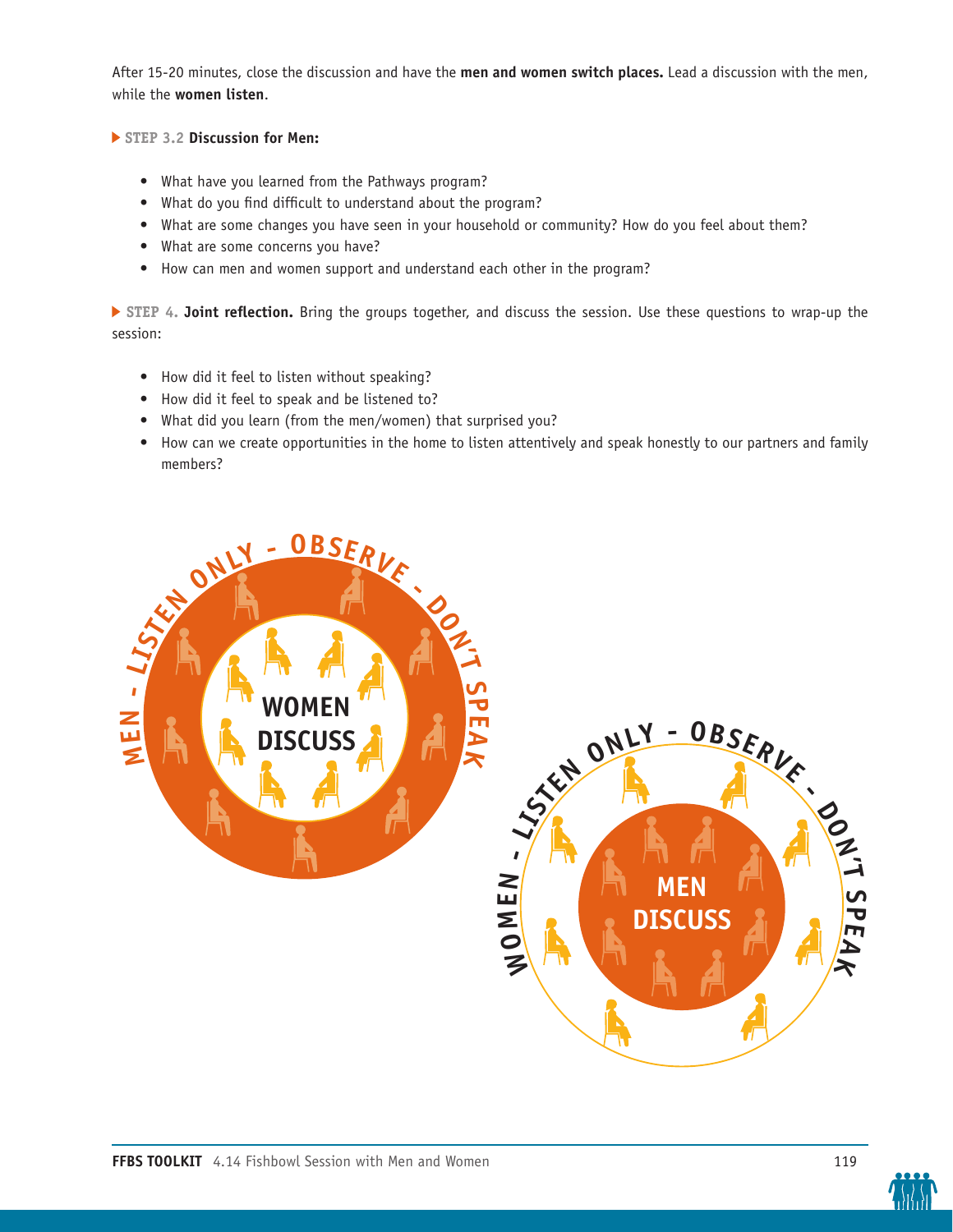# **4.15 Envisioning Empowerment: Vision Drawings**

| <b>SEASON</b>           | Pre-Sowing                                                                                                                                                                                                                                                                |
|-------------------------|---------------------------------------------------------------------------------------------------------------------------------------------------------------------------------------------------------------------------------------------------------------------------|
| <b>OBJECTIVE</b>        | To explore women's views toward empowerment and to identify key domains for<br>change                                                                                                                                                                                     |
| <b>TIMEFRAME</b>        | 1 hour                                                                                                                                                                                                                                                                    |
| <b>MATERIALS NEEDED</b> | Flip-chart & markers, or pieces of colored paper & scissors to create symbols                                                                                                                                                                                             |
| <b>IDEAL WORKSPACE</b>  | This can be introduced as a group or individual tool, and as a monitoring as well<br>as goal-setting exercise. A large group can be broken into smaller groups of 3-5<br>participants. The facilitator can help groups to list common goals at the end of<br>the exercise |

## **Background**

Empowerment is a subjective and personal process of change. While a project may have certain objectives that represent women's empowerment, they may not be the most important goals for women and group members themselves. Creating a vision diagram is a tool for project implementers and participants to reflect on progress, and to ensure that the project is leading toward goals that matter to the impact group.

Creating a vision diagram also gives group members a tool to practice setting goals and tracking them over the course of the project—this in itself can be an empowering process.

## **Steps to follow for the activity**

 **STEP 1.** Break group into smaller groups of 3-5 participants. Explain that in this exercise, we will have a chance to explore our dreams and plans -- What we envision for our group and for ourselves.

**STEP 2. Ask the group members to close their eyes and look into the future, 5 or 10 years ahead. Ask them:** 

- What kind of life do you hope to see for yourself, for the members of this group?
- How do you want things to look?
- What will you be doing?
- How are your farms and business?

Ask them to consider and brainstorm:

- Changes they hope to see for themselves
- Changes they hope to feel for themselves
- Changes they hope to see in relationships with other people (community or family)
- Changes they hope to see in the community or in the laws